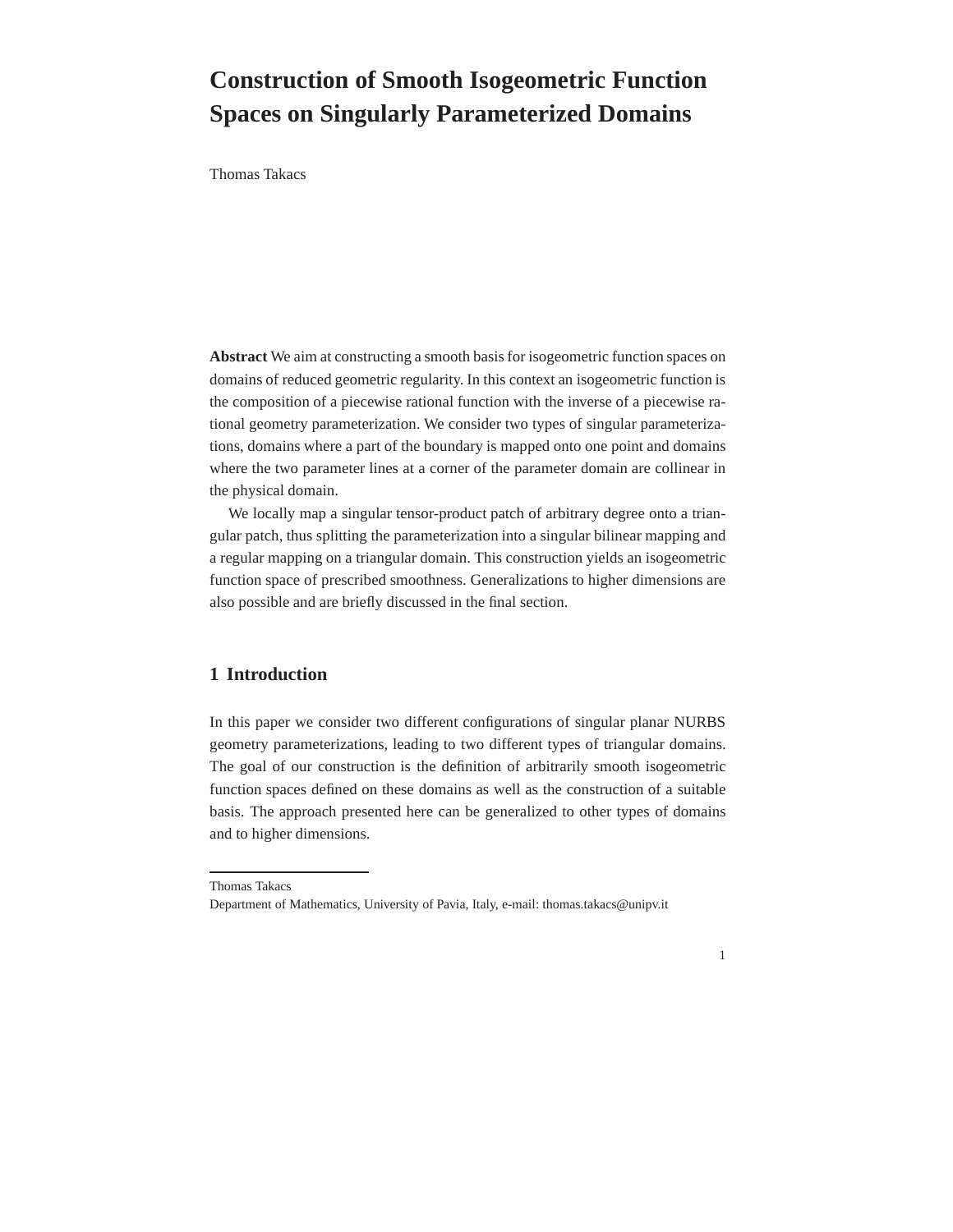The ability to construct test/ trial functions of high smoothness, suitable for numerical simulations, is one of the main features of isogeometric analysis, as introduced in [6]. B-spline and NURBS function spaces on standard tensor-product domains possess the possibility of *k*-refinement, creating a sequence of non-nested spaces of increasing degree and increasing smoothness. Hence, increasing degree and smoothness may lead to improved convergence [1]. Several applications in isogeometric analysis rely on function spaces of smoothness of higher order, like differential equations of higher order [3], or the analysis of shells [2, 8, 7], just to name a few examples. In all these applications, the results may deteriorate if singular parameterizations are present. To overcome this deficiency, we present constructions leading to isogeometric functions spaces of arbitrary smoothness on singularly parameterized domains.

We start with some preliminary definitions and notation on B-splines and NURBS in Section 2.1 and on isogeometric functions in Section 2.2. The smoothness conditions of interest are presented in Section 2.3. In Section 3 we develop the construction of smooth spaces over singular domains where one edge of the parameter domain is mapped onto one point in the physical domain. In Section 4 we present a similar construction for domains where two parameter directions are collinear at the boundary of the physical domain. Both constructions can be used to obtain circular domains, see also [9]. We briefly discuss generalizations to higher dimension in Section 5 and conclude the presented results in Section 6.

## **2 Preliminaries**

Isogeometric function spaces  $\mathcal V$ , as they are present in isogeometric analysis, are built from an underlying B-spline or NURBS space. Hence, to introduce the notation needed, we start this preliminary section with recalling the notion of B-splines and NURBS. We do not give detailed definitions here and refer to standard literature for further reading [10, 4, 11].

## *2.1 B-Splines and NURBS*

Univariate B-splines are piecewise polynomial functions. Given a degree  $p \in \mathbb{Z}^+$ and a knot vector  $S = (s_{-p}, \ldots, s_{N+p+1})$  of length  $N + 2p + 2$ , the *i*-th B-spline, for  $i = 0, \ldots, N + p$ , is denoted by  $B_i^p[S](s)$ . We assume that the parameter domain is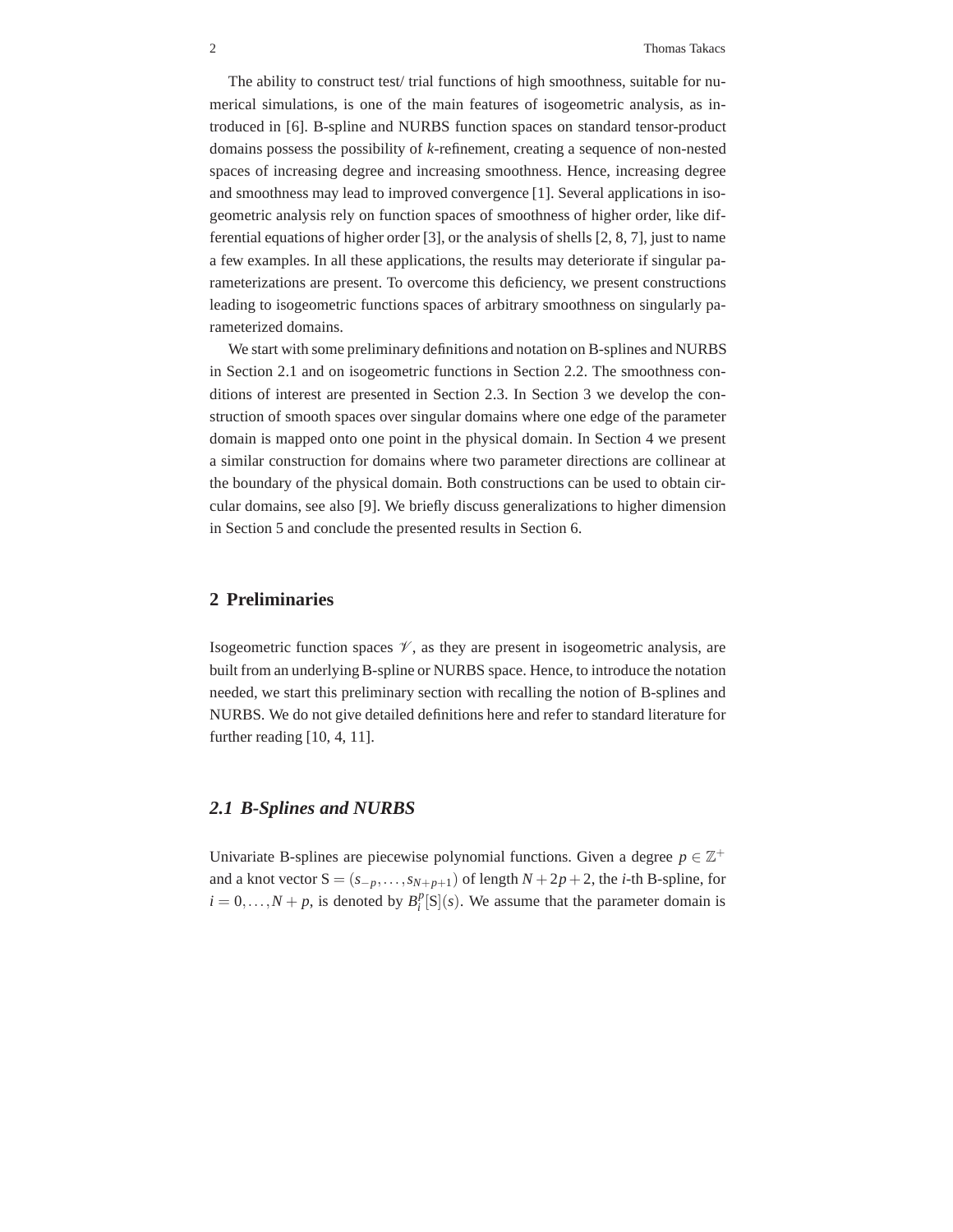the unit interval and that the knot vector is open, i.e.

$$
0 = s_{-p} = \ldots = s_0 < s_1 \leq \ldots \leq s_N < s_{N+1} = \ldots = s_{N+p+1} = 1. \tag{1}
$$

Note that any B-spline basis function can be represented via its local knot vector, which we denote by

$$
b[s_{i-p},...,s_i,s_{i+1}](s) = B_i^p[S](s),
$$

where the knot vector S contains the knot sequence  $s_{i-p}, \ldots, s_i, s_{i+1}$  for the indices  $i - p$  to  $i + 1$ . Using this notation, the degree *p* of the B-spline  $b[s_{i-p},...,s_i,s_{i+1}]$   $(= B_i^p[S])$  is implicitly given by the length *p* + 2 of the local knot vector.

The concept of univariate B-splines can easily be generalized to two dimensions via a tensor-product construction. Let  $p, q \in \mathbb{Z}^+$  and let S and T be open knot vectors fulfilling equation (1). The parameter domain is set to be the box  $\mathbf{B} = [0, 1]^2$ , leading to the *tensor-product B-spline space*

$$
\mathscr{S} = \text{span}\left( \left\{ B_i^p[\mathbf{S}] B_j^q[\mathbf{T}] : \mathbf{B} \to \mathbb{R} \mid \text{ for } (0,0) \leq (i,j) \leq (N_1 + p, N_2 + q) \right\} \right).
$$

The B-splines span a piecewise polynomial function space on a grid given by the knot vectors S and T. Given a weight function  $g_0 \in \mathcal{S}$ , with  $g_0(\mathbf{s}) > 0$  for all  $\mathbf{s} \in \mathbf{B}$ , we can define a *NURBS space* via

$$
\mathcal{N} = \left\{ \frac{f}{g_0} : \mathbf{B} \to \mathbb{R} \mid f \in \mathcal{S} \right\}.
$$

We can now define isogeometric function spaces.

## *2.2 Isogeometric functions*

We use the following standard definition of isogeometric functions over a physical domain <sup>Ω</sup>, where we follow the notation in [16]. This definition is based on the concept of *isogeometric analysis* introduced in [6]. For a given NURBS geometry parameterization

$$
\mathbf{G}=(G_1,G_2)^T=\left(\frac{g_1}{g_0},\frac{g_2}{g_0}\right)^T:\mathbf{B}\to\overline{\Omega}\subset\mathbb{R}^2,
$$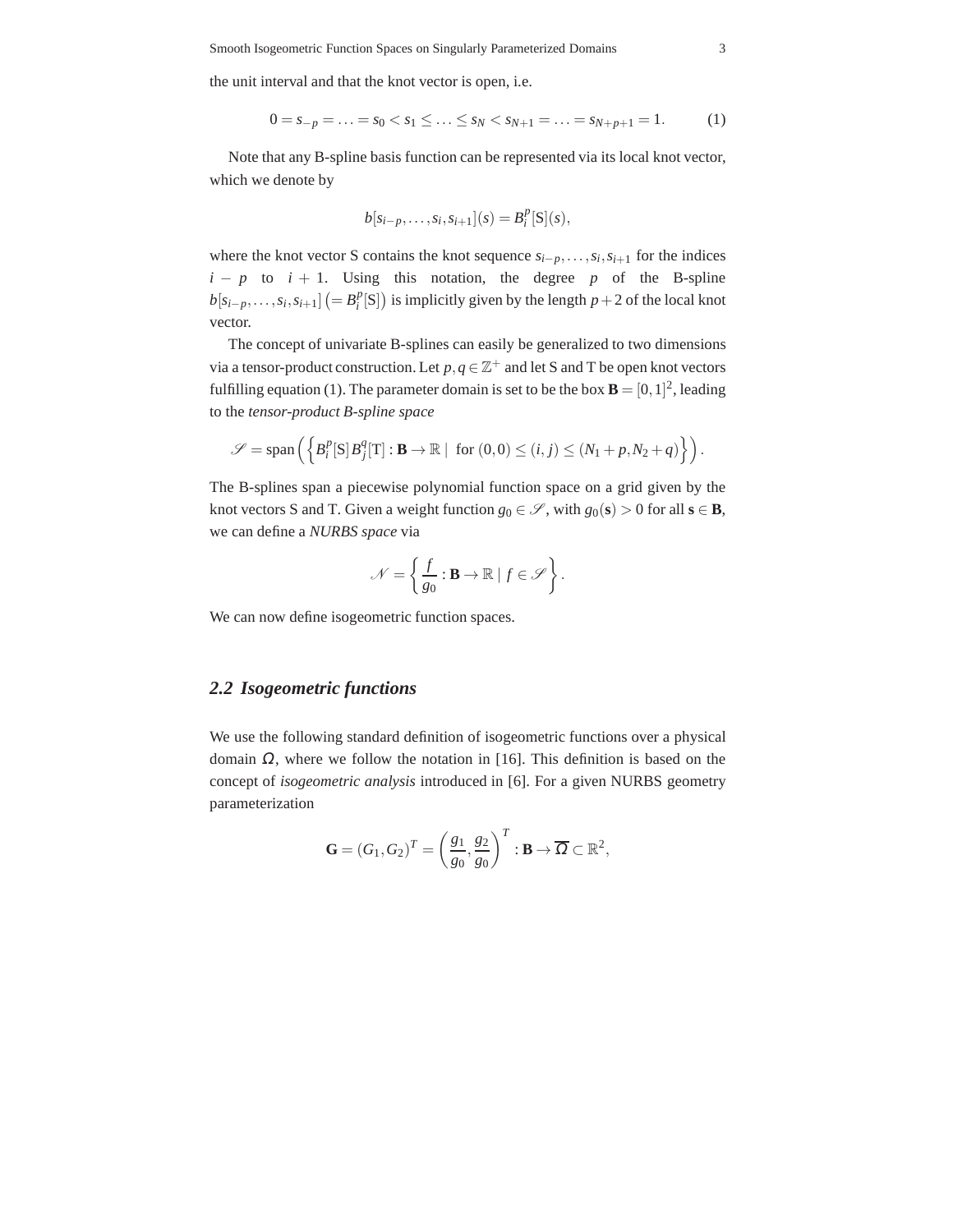with  $G_1, G_2 \in \mathcal{N}$ , the space of *isogeometric functions* defined on the open domain  $\Omega = G(B^{\circ})$  is denoted by

$$
\mathscr{V} = \left\{ \varphi : \Omega \to \mathbb{R} \mid \varphi = F \circ \mathbf{G}^{-1}, \text{ with } F = \frac{f}{g_0} \in \mathscr{N} \right\}.
$$

We assume that **G** is invertible in the interior  $\mathbf{B}^{\circ} = ]0,1[^2$  of the box **B**, hence the functions  $\varphi$  are well-defined. Note that an isogeometric function  $\varphi$  can be defined via its graph surface in homogeneous coordinates

$$
\mathbf{f} = (g_0, g_1, g_2, f)^T : \mathbf{B} \to \tilde{\Omega} \times \mathbb{R},
$$
 (2)

with  $r_j \in \mathscr{S}$  for  $j = 0, 1, 2, 3$ . Here  $\tilde{\Omega}$  is given such that  $\Pi(\tilde{\Omega}) = \Omega$ , where the mapping  $\Pi : (x_0, x_1, x_2) \mapsto (x_1/x_0, x_2/x_0)$  is the central projection onto the plane  $x_0 = 1$ .

In the following subsection we present smoothness conditions which are of interest in isogeometric analysis.

## *2.3 Smoothness conditions*

We consider a notion of continuity, which may be of interest for any numerical application where a high order of smoothness is necessary.

**Definition 1.** The space  $\mathscr{C}^k(\overline{\Omega})$  of  $\mathscr{C}^k$ -continuous functions on the closure of  $\Omega$  is defined as the space of functions  $\varphi : \Omega \to \mathbb{R}$  with  $\varphi \in C^k(\Omega)$  such that there exists a unique limit

$$
\lim_{\mathbf{y}\to\mathbf{x},\mathbf{y}\in\Omega}\frac{\partial^{|\alpha|}\varphi(\mathbf{y})}{\partial x_1^{\alpha_1}\partial x_2^{\alpha_2}}=\frac{\partial^{|\alpha|}\varphi(\mathbf{x})}{\partial x_1^{\alpha_1}\partial x_2^{\alpha_2}}
$$

for all  $\mathbf{x} \in \partial \Omega = \overline{\Omega} \setminus \Omega$  and for all  $|\alpha| = \alpha_1 + \alpha_2 \le k$ . Here  $C^k(\Omega)$  is the traditional space of *k*-times continuously differentiable functions on the open domain  $\Omega$ .

Since we are considering spline spaces  $\mathscr S$  of degree *p* and smoothness  $p-1$ , the highest reasonable smoothness to consider here is of order *k* = *p*−1. However, this may not be feasible for arbitrary domains.

Another way to prescribe smoothness is by regularity in the sense of Sobolev spaces, i.e.  $\mathscr{V} \subset H^k(\Omega)$ . Note that  $\mathscr{C}^k(\overline{\Omega}) \subset H^k(\Omega)$ . For many isogeometric function spaces, the condition  $\mathcal{V} \subset \mathcal{C}^k(\overline{\Omega})$  is equivalent to  $\mathcal{V} \subset H^{k+1}(\Omega)$ . If the domain parameterization **G** is singular somewhere at the boundary  $\partial$ **B**, then the function space  $\mathscr V$  may not be regular. For many settings  $\mathscr V \subset \mathscr C^0(\overline{\Omega})$  as well as  $\mathscr V \subset H^1(\Omega)$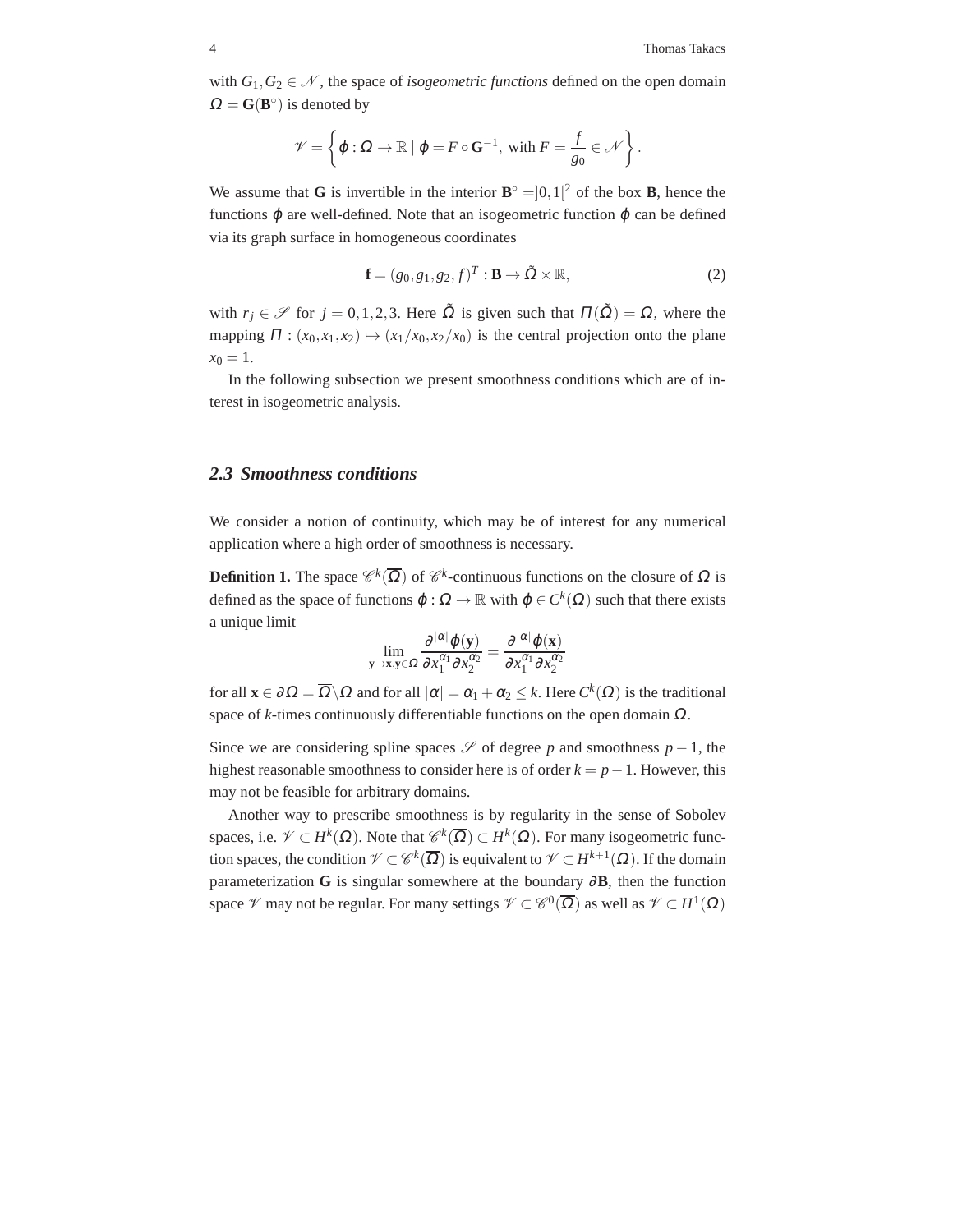are not fulfilled (e.g. for patches of type A, see Section 3). For a detailed study concerning Sobolev regularity on singular parameterizations in isogeometric analysis we refer to [14, 15]. The papers present construction schemes for  $H^1$ - and  $H^2$ -smooth isogeometric function spaces and corresponding bases.

In this paper we generalize the presented approach to  $\mathscr{C}^k$ -smoothness for arbitrary *k*. We consider two types of singular parameterizations. The first type A is a class of singular parameterizations where a part of the boundary of **B** is mapped onto one point. The second type B covers singular parameterizations where the parameter lines in the physical domain are collinear at the boundary.

## **3 Singular tensor-product patches of type A**

In this section we construct smooth isogeometric function spaces on singular patches of type A. A parameterization  $\mathbf{G} = (g_1/g_0, g_2/g_0)^T$ , represented via

$$
(g_0, g_1, g_2)^T = \sum_{i=0}^{N_1 + pN_2 + q} \mathbf{C}_{i,j} B_i^p[\mathbf{S}] B_j^q[\mathbf{T}]
$$

in homogeneous coordinates, is called a *singular mapping of type A* if the control points fulfill  $\mathbf{C}_{0,j} = \mathbf{C}_{0,k}$  for all  $0 \leq j, k \leq N_2 + q$ , and

$$
\det \nabla \mathbf{G}(s,t) = s \, g(s,t) \text{ for all } (s,t) \in [0,1]^2,
$$

where  $g(s,t) > g > 0$  for all  $(s,t) \in [0,1]^2$ . Hence we have

$$
\det \nabla \mathbf{G}(\mathbf{s}) = 0 \text{ for all } \mathbf{s} \in \{0\} \times [0,1],
$$

where the part of the boundary  $\{0\} \times [0,1] \subset \partial \mathbf{B}$  of the parameter domain box **B** is mapped onto one point in the physical domain. The class of singular patches we consider is derived from triangular Bézier patches. We start with a construction for Bézier patches which we then generalize to B-spline patches.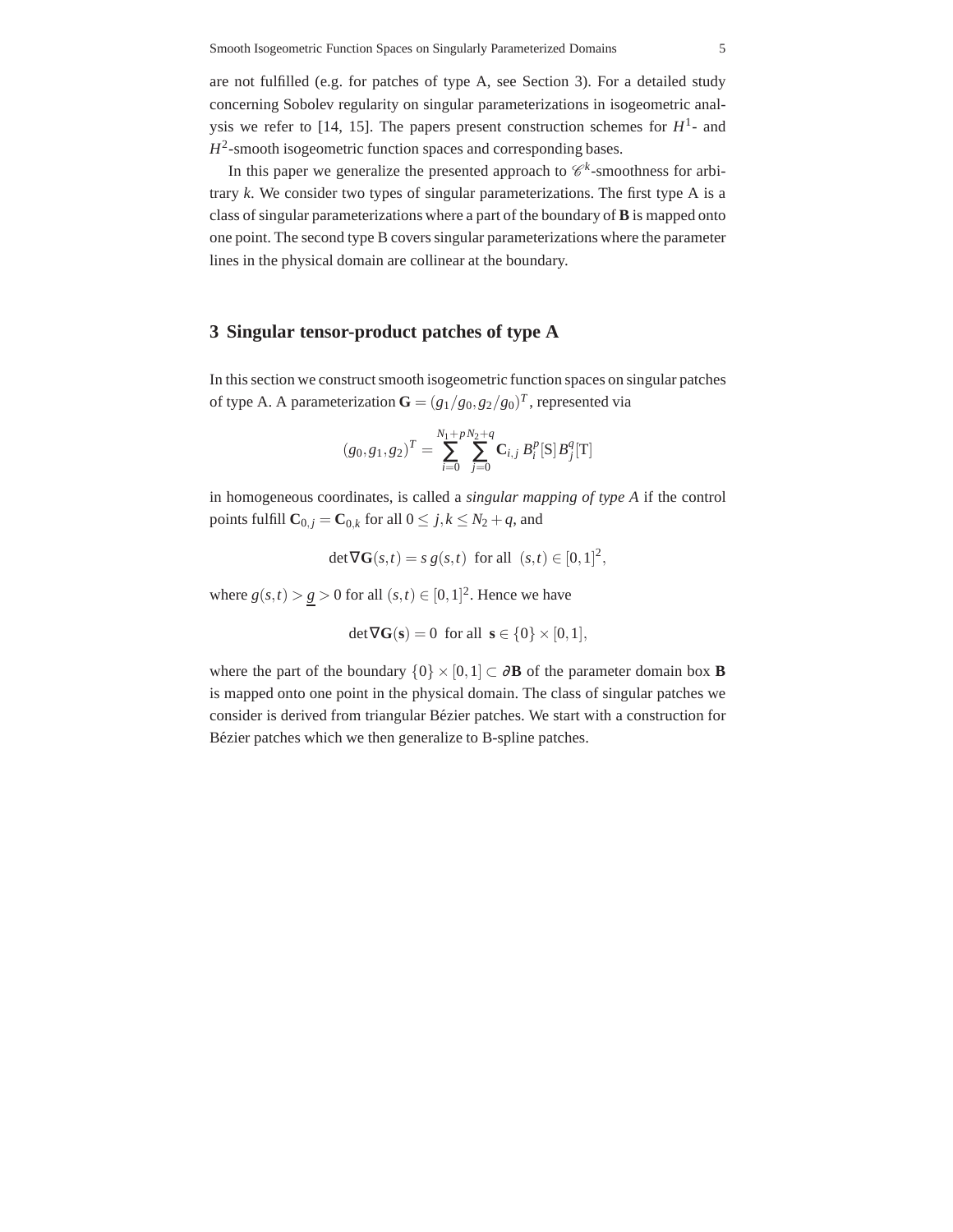## *3.1 Triangular Bezier patches as singular tensor-product B ´ ezier ´ patches*

As presented by Hu in [5], a triangular Bézier patch

$$
\boldsymbol{\rho} \,:\, \Delta \to \mathbb{R}^d \,:\, (u,v) \mapsto \sum_{i+j+k=p} \beta^p_{(i,j,k)}(u,v) \, \boldsymbol{\rho}_{i,j,k},
$$

with control points  $\boldsymbol{\rho}_{i,j,k} \in \mathbb{R}^d$ , parameter domain

$$
\Delta = \{(u, v) : 0 \le u \le 1, \ 0 \le v \le u\}
$$

and basis functions

$$
\beta_{(i,j,k)}^p: \Delta \to \mathbb{R} : (u,v) \mapsto \frac{p!}{i!j!k!}(1-u)^{i}v^j(u-v)^k,
$$

can be represented as a tensor-product Bézier patch

$$
\mathbf{f} : [0,1]^2 \to \mathbb{R}^d : \mathbf{s} = (s,t) \mapsto \sum_{i=0}^p \sum_{j=0}^p b_i^p(s) b_j^p(t) \mathbf{f}_{i,j},
$$
 (3)

with Bernstein polynomials  $b_i^p$  of degree p, where

$$
\mathbf{f}_{i,j} = \sum_{\ell=0}^i \binom{i}{\ell} \frac{\binom{p-i}{j-\ell}}{\binom{p}{j}} \boldsymbol{\rho}_{p-i,\ell,i-\ell}
$$

for  $0 \le i, j \le p$ . The control points for each row are computed via degree elevation. For  $i = 0$  all control points are the result of degree elevation of a constant "curve", i.e. all points are equal

$$
\mathbf{f}_{0,j} = \boldsymbol{\rho}_{p,0,0},
$$

hence the tensor-product Bézier patch  $f(s,t)$  is singular at  $s = 0$ . For  $i = 1$  the control points result from degree elevating a linear, for  $i = 2$  from degree elevating a quadratic curve, and so on.

The transformation leading to Equation (3) can also be interpreted as a change of parameters

$$
\mathbf{f} = \boldsymbol{\rho} \circ \mathbf{u} \tag{4}
$$

with the reparameterization

$$
(s,t) \mapsto (u,v), \text{ with}
$$
  

$$
\mathbf{u}(s,t) = (u(s,t), v(s,t)) = (s, st)
$$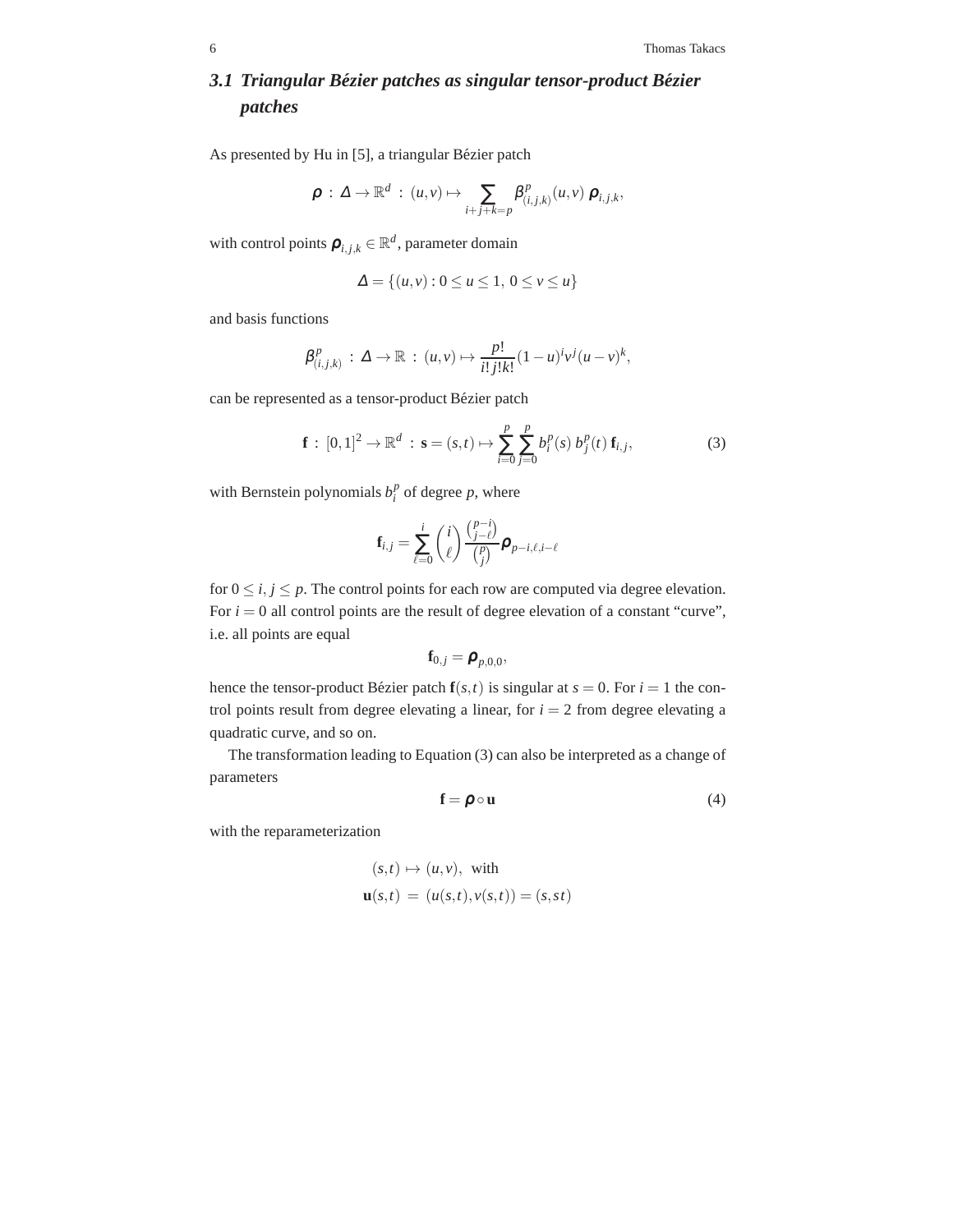with  $\mathbf{u} \in (\mathbb{Q}_1(\mathbb{R}^2))^2$ ,  $\boldsymbol{\rho} \in (\mathbb{P}_k(\mathbb{R}^2))^d$  and  $\mathbf{f} \in (\mathbb{Q}_k(\mathbb{R}^2))^d$ . Note that the bilinear mapping  $\mathbf{u}(s,t)$  is singular for  $s = 0$ . Here  $\mathbb{Q}_k(\mathbb{R}^\ell)$  is the space of  $\ell$ -variate polynomials of maximal degree  $\leq k$  and  $\mathbb{P}_k(\mathbb{R}^{\ell})$  is the space of  $\ell$ -variate polynomials with total  $degree < k$ .

Selecting  $\bm{\rho}_{p-i,\ell,i-\ell} \in \mathbb{R}^4$ , we get  $\mathbf{f} = \bm{\rho} \circ \mathbf{u} : \mathbf{B} \to \mathbb{R}^4$  which may serve as a homogeneous graph surface of an isogeometric function as in (2). In this case we conclude  $\mathscr{V}\subset\mathscr{C}^{\infty}(\overline{\Omega})$  if the rational triangular Bézier patch  $(\rho_1/\rho_0,\rho_2/\rho_0)^T$  is regular. Generalizing this construction we can define a smooth isogeometric function space on a certain class of domains containing a singularity. We will also give a detailed proof of the smoothness result in the following section.

## *3.2 Smooth function spaces over a singular B-spline patch*

Given a tensor-product B-spline function space  $\mathscr S$  of degree  $(p,q)$  and prescribed order of smoothness  $k \leq \min(p,q)$  we want to construct a function space  $\mathscr{S}^k \subset \mathscr{S}$ , as well as  $\mathcal{V}^k \subset \mathcal{V}$  derived from  $\mathcal{S}^k$ , such that  $\mathcal{V}^k \subset \mathcal{C}^k(\overline{\Omega})$ .

In the previous section we constructed a polynomial patch  $f = \rho \circ u$  that can be split into a singular bilinear part **u** and a regular polynomial part ρ defined on a triangular domain. The core idea of the generalized approach is the following. Given a B-spline surface  $f \in (\mathcal{S})^4$ , we assume that f is equivalent to a triangular patch up to order *k* at the singularity. Hence, we introduce the function space  $\mathscr{S}^k(\mathbf{u}, \mathbf{S}) \subset \mathscr{S}$ .

**Definition 2.** The function space  $\mathcal{S}^k(\mathbf{u}, \mathbf{S}) \subset \mathcal{S}$  is defined as the space of splines *f*  $\in \mathcal{S}$ , such that there exists a polynomial  $\rho \in \mathbb{P}_k$  fulfilling

$$
\frac{\partial^{|\alpha|} f}{\partial s^{\alpha_1} \partial t^{\alpha_2}}(\mathbf{s}) = \frac{\partial^{|\alpha|} (\rho \circ \mathbf{u})}{\partial s^{\alpha_1} \partial t^{\alpha_2}}(\mathbf{s}) \text{ for all } \mathbf{s} \in \mathbf{S},
$$
\n(5)

for  $0 \leq \alpha_1, \alpha_2 \leq k$ ,  $|\alpha| = \alpha_1 + \alpha_2$ , where **u** is the mapping

**u**: 
$$
[0,1]^2 \to \Delta = \{(u,v): 0 \le u \le 1, 0 \le v \le u\}
$$
  
 $(s,t)^T \mapsto (s,st)^T$ 

and  $S = \{0\} \times [0,1]$ .

Note that if  $k = q = p$ , then  $\mathscr{S}^p(\mathbf{u}, \mathbf{S}) \big|_{[0, s_1] \times [0, 1]} \circ \mathbf{u}^{-1} = \mathbb{P}_p$ , where  $\mathbb{P}_p$  is the space of polynomials of total degree  $\leq p$  and  $s_1$  is the first interior knot of the knot vector S.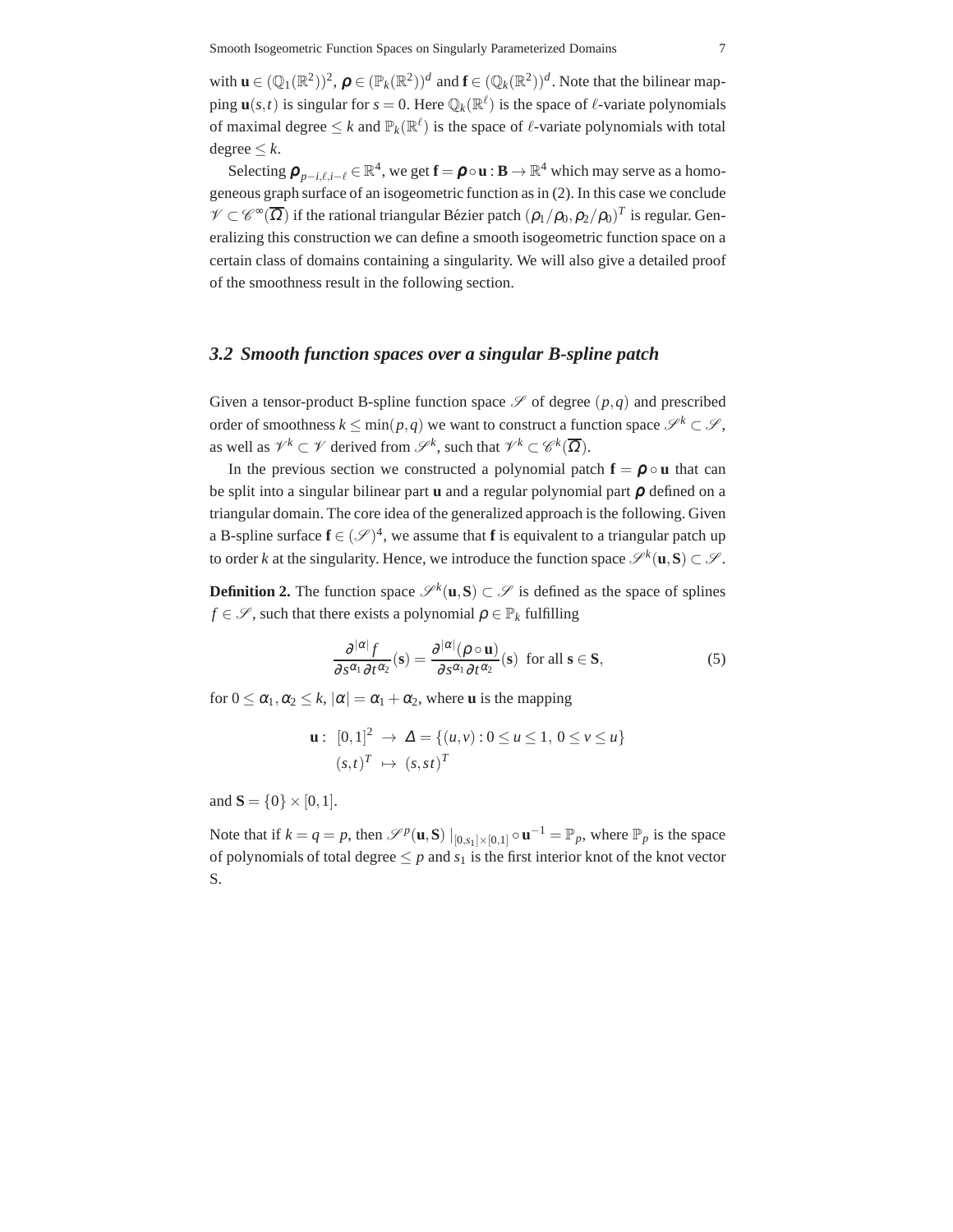Using this approach, we obtain linear conditions on the coefficients of the Bspline. Certain linear combinations of B-spline basis functions will correspond to the basis functions on the triangular patch. Just as presented in [5], Definition 2 is equivalent to the first row of control points being constant, the second row forming a linear curve, the third row a quadratic, and so on. This leads to the following definition.

**Definition 3.** Let  $k \leq \min(p,q)$ . The basis  $\mathbb{S}^k$  is defined via

$$
\mathbb{S}^k = \left\{ B_i^p[\mathbf{S}](s) b_j^i(t) : 0 \le j \le i \text{ and } 0 \le i \le k \right\}
$$
  

$$
\cup \left\{ B_i^p[\mathbf{S}](s) B_j^q[\mathbf{T}](t) : k+1 \le i \le N_1 + p \text{ and } 0 \le j \le N_2 + q \right\},\
$$

where  $B_i^p[S]B_j^q[T]$ , with  $(0,0) \le (i, j) \le (N_1 + p, N_2 + q)$ , is the standard basis of  $S$ and  $b_j^i(t)$  is the *j*-th Bernstein polynomial of degree *i*.

Figure 1 gives a schematic depiction of the index set corresponding to  $\mathbb{S}^k$  for  $k = 3$ .



**Fig. 1** Index set corresponding to  $\mathbb{S}^k$  for  $k = 3$ 

**Lemma 1.** *Let*  $k \leq \min(p,q)$ *. The set*  $\mathbb{S}^k$  *given in Definition 3 is a basis for the space*  $\mathscr{S}^k(\mathbf{u}, \mathbf{S})$  given in Definition 2.

*Proof.* Obviously, we have span $(\mathbb{S}^k) \subset \mathcal{S}$  since

$$
b_j^i(t) \in \text{span}\left(\left\{B_j^q[\text{T}](t): 0 \le j \le N_2 + q\right\}\right)
$$

for all *i*, *j* with  $0 \le j \le i \le q$ .

We first show that span( $\mathbb{S}^k$ )  $\subseteq \mathcal{S}^k(\mathbf{u}, \mathbf{S})$ , i.e. all functions  $f \in \mathbb{S}^k$  fulfill equation (5) for some polynomial  $\rho \in \mathbb{P}_{min(p,q)}$ . Since the condition (5) needs to be fulfilled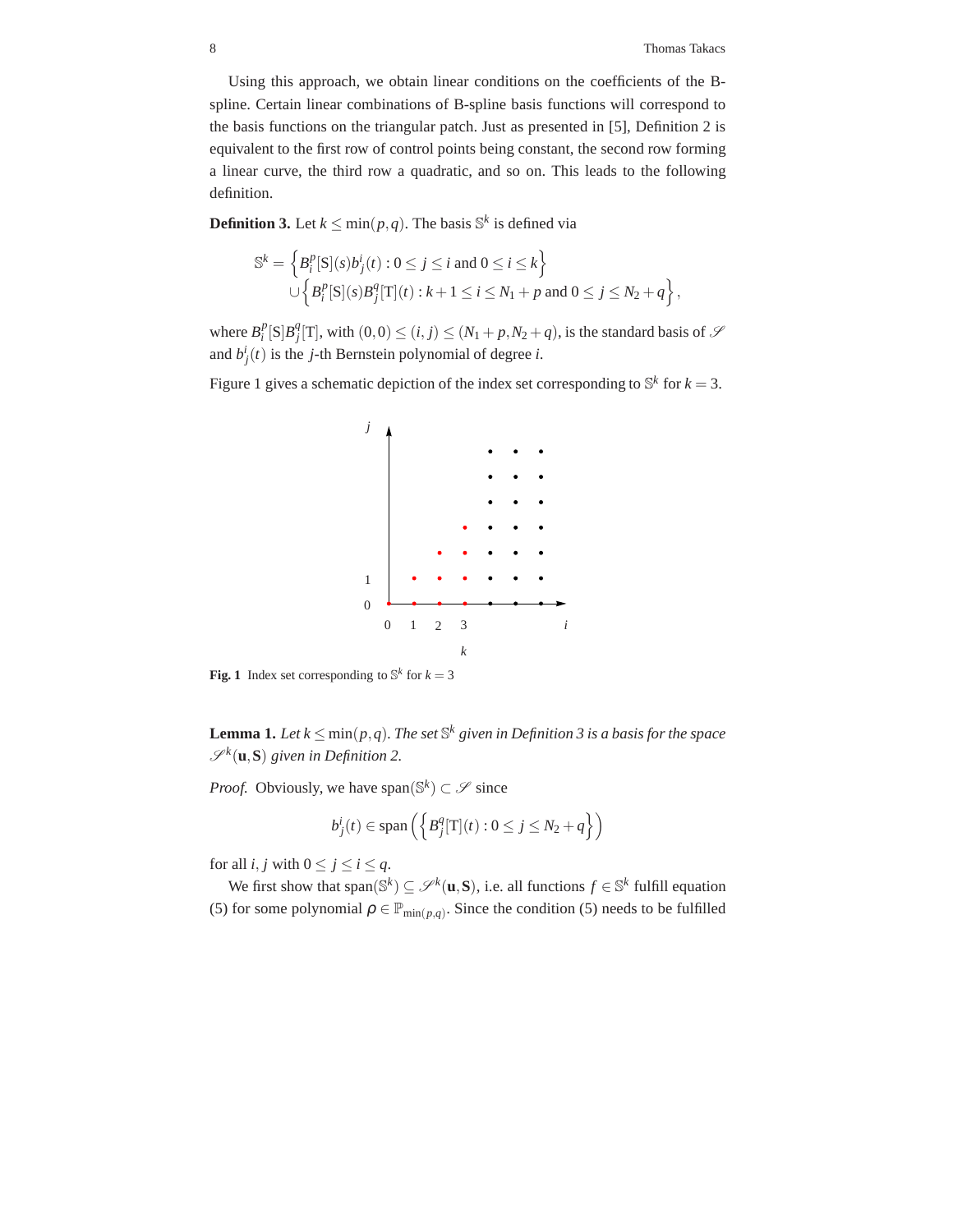for  $s = 0$ , we assume that  $s < s<sub>1</sub>$ , which is the first knot of the knot vector S. For  $i > k + 1$ , the functions  $B_i^p[S](s)B_j^q[T](t)$  fulfill  $\frac{\partial^{\alpha}}{\partial s^{\alpha}}B_i^p[S](s)B_j^q[T](t) = 0$  for all  $\alpha \leq$ *k*. Hence (5) is fulfilled with  $\rho \equiv 0$ . For  $B_i^p[S](s)b_j^i(t)$  with  $j \le i \le k$  we have that  $B_i^p[S](s) = s^i r(s)$ , where *r*(*s*) is some polynomial in *s* of degree  $\leq k - i$ . Moreover,  $b_j^i(t)$  is a polynomial in t of degree i. Hence,  $B_i^p[S](s)b_j^i(t) = r(s)s^i b_j^i(t)$  can be represented as a polynomial  $\rho$  in  $u = s$  and  $v = st$  with total degree  $\leq k$ . This is exactly the form  $B_i^p[S](s)b_j^i(t) = \rho \circ \mathbf{u}$  required in equation (5).

What remains to be shown is that  $\mathscr{S}^k(\mathbf{u}, \mathbf{S}) \subseteq \text{span}(\mathbb{S}^k)$ . Assume that  $f \in \mathscr{S}$  is equivalent to a monomial  $u^i v^j$ ,  $i + j \leq k$ , with respect to condition (5). In that case we conclude  $f(s,t) = s^{i+j}t^j + s^{k+1}r(s,t)$  for  $s < s_1$ , where *r* is some polynomial of degree  $p - k - 1$  in *s* and of degree *q* in *t*. One can show easily that  $f \in span(\mathbb{S}^k)$  in that case. Finally, if  $f \in \mathcal{S}$  is equivalent to  $\rho \equiv 0$  with respect to (5), then  $f(s,t)$  $s^{k+1}$  *r*(*s*,*t*) for *s* < *s*<sub>1</sub>, and again *f* ∈ span( $\mathbb{S}^k$ ), which concludes the proof.  $\Box$ 

One can show that if  $\rho$  is regular and G is  $C^k$ -smooth, then the mapping

$$
\mathbf{F} : \Delta \to \mathbb{R} \text{ with } \mathbf{F} = \mathbf{G} \circ \mathbf{u}^{-1}
$$

is a  $C^k$ -smooth mapping from the triangle  $\Delta$  to the domain  $\overline{\Omega}$ . Here, the inverse of the singular mapping **u** is equal to

$$
\mathbf{u}^{-1}(u,v) = \left(u, \frac{v}{u}\right)^T.
$$

This leads to a split of the mapping **G** into a bilinear singular transformation **u** and a regular mapping **F**, via

$$
G=F\circ u.
$$

The various introduced mappings and domains are depicted in Figure 2.

Using this definition we can construct an isogeometric function space fulfilling  $\mathscr{V}^k \subseteq \mathscr{V} \cap \mathscr{C}^k(\overline{\Omega})$ , for  $k \le \min(p, q)$ .

**Theorem 1.** Let  $k \leq \min(p,q)$ , let  $\mathscr{S} \subset C^k(\mathbf{B})$  and let  $\mathscr{V}^k$  be the isogeometric *function space derived from*  $\mathscr{S}^k(\mathbf{u}, \mathbf{S})$  *with*  $\mathbf{G} = (g_1/g_0, g_2/g_0)^T$  *with*  $g_0, g_1, g_2 \in$  $\mathscr{S}^k(\mathbf{u}, \mathbf{S})$ *. Moreover,*  $\mathbf{G}(s,t)$  *is regular for all s* > 0 *and t*  $\in [0,1]$ *.* 

Then  $\mathscr{V}^k\subset\mathscr{C}^k(\overline{\Omega})$  if there exist polynomials  $\rho_{0}^{}, \rho_{1}^{}$  and  $\rho_{2}^{}$  such that (5) is fulfilled *for*  $f = g_0$ ,  $g_1$  *and*  $g_2$ , *respectively, and*  $\left(\frac{\rho_1}{\rho_0}\right)$  $\frac{\rho_1}{\rho_0}, \frac{\rho_2}{\rho_0}$  $\rho_0$  $\int_0^T i s$  *regular in*  $\Delta$ *.* 

*Proof.* Given an isogeometric function  $\varphi = f \circ \mathbf{G}^{-1} \in \mathcal{V}^k$ . Due to Lemma 1 the homogeneous graph surface  $\mathbf{f} = (g_0,g_1,g_2,f)^T$  fulfills (5) for some  $(\rho_0,\rho_1,\rho_2,\rho_3)^T$ . The condition  $\varphi \in \mathscr{C}^k(\overline{\Omega})$  is given by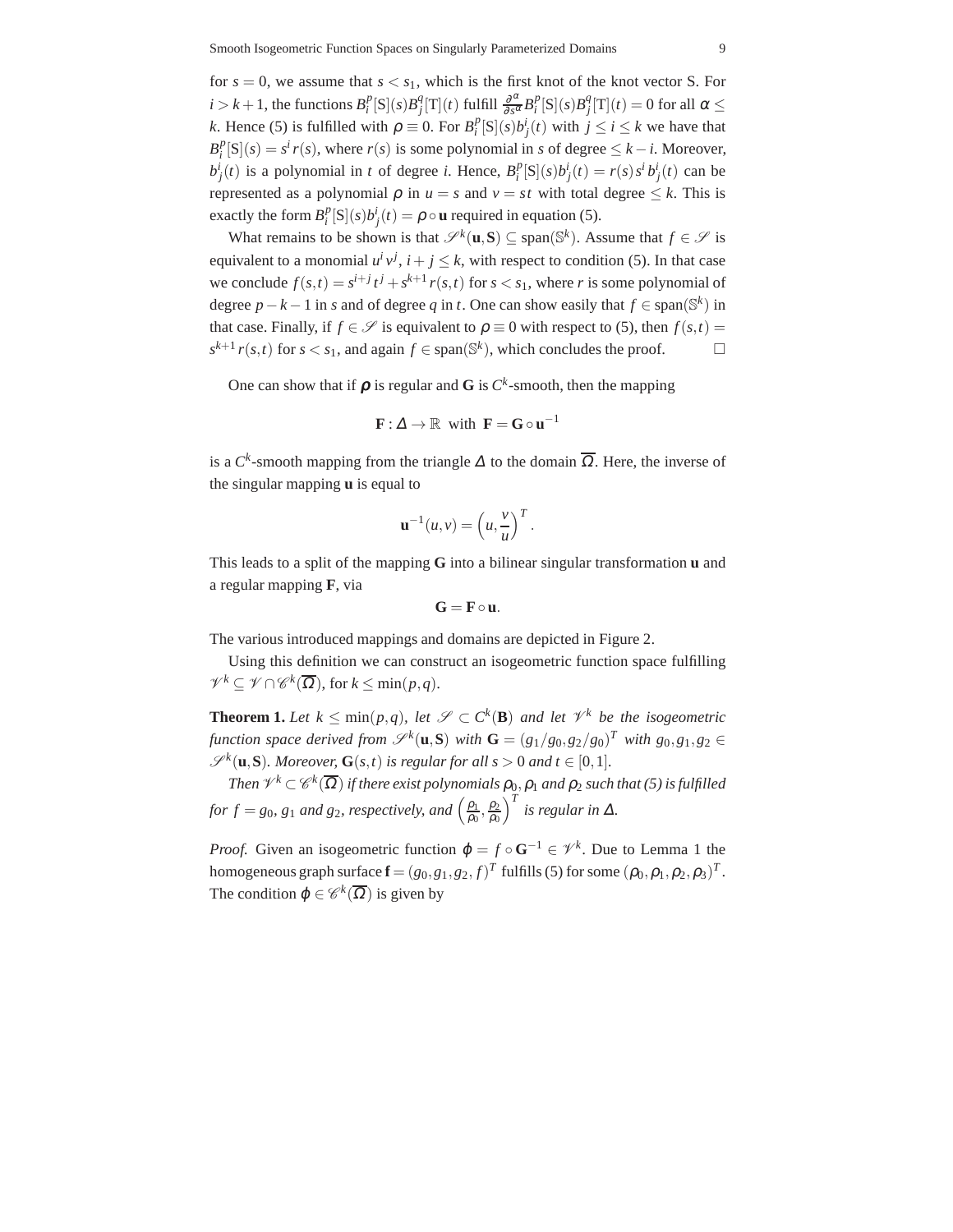

**Fig. 2** Mappings **F**, **u**, **G** for an example domain of type A

*t*

$$
\frac{f}{g_0} \circ \left(\frac{g_1}{g_0}, \frac{g_2}{g_0}\right)^{-1} \in \mathscr{C}^k(\overline{\Omega}).
$$

Since **G** is regular for *s* > 0 and **G** ∈  $C^k$  (**B**), we conclude that **G**<sup>-1</sup> ∈  $\mathcal{C}^k$  (**G**([ $\varepsilon$ , 1] ×  $[0,1]$ ) by definition. Hence, it remains to be shown that

$$
\frac{f}{g_0} \circ \left(\frac{g_1}{g_0}, \frac{g_2}{g_0}\right)^{-1} \in \mathscr{C}^k(\mathbf{G}([0, \varepsilon] \times [0, 1])).
$$

Due to (5) this is equivalent to

$$
\frac{\rho_3}{\rho_0} \circ \mathbf{u}^{-1} \circ \mathbf{u} \circ \left(\frac{\rho_1}{\rho_0}, \frac{\rho_2}{\rho_0}\right)^{-1} \in \mathscr{C}^k(\mathbf{G}([0, \varepsilon] \times [0, 1])).
$$

Since  $\rho_i \in C^{\infty}$ , this condition is equivalent to  $\left(\frac{\rho_1}{\rho_0}\right)$  $\frac{\rho_1}{\rho_0}, \frac{\rho_2}{\rho_0}$  $\rho_0$  being invertible which concludes the proof.  $\Box$ 

In Definition 3 we have already given a basis  $\mathbb{S}^k$  for the function space  $\mathscr{S}^k(\mathbf{u}, \mathbf{S})$ . In the next section we propose an algorithm to determine the coefficients of the linear conditions with respect to the standard basis of  $\mathscr S$  yielding the new basis functions in S *k* .

## *3.3 Algorithm to construct the new basis functions*

In this section we describe an algorithm to find a representation for the new basis functions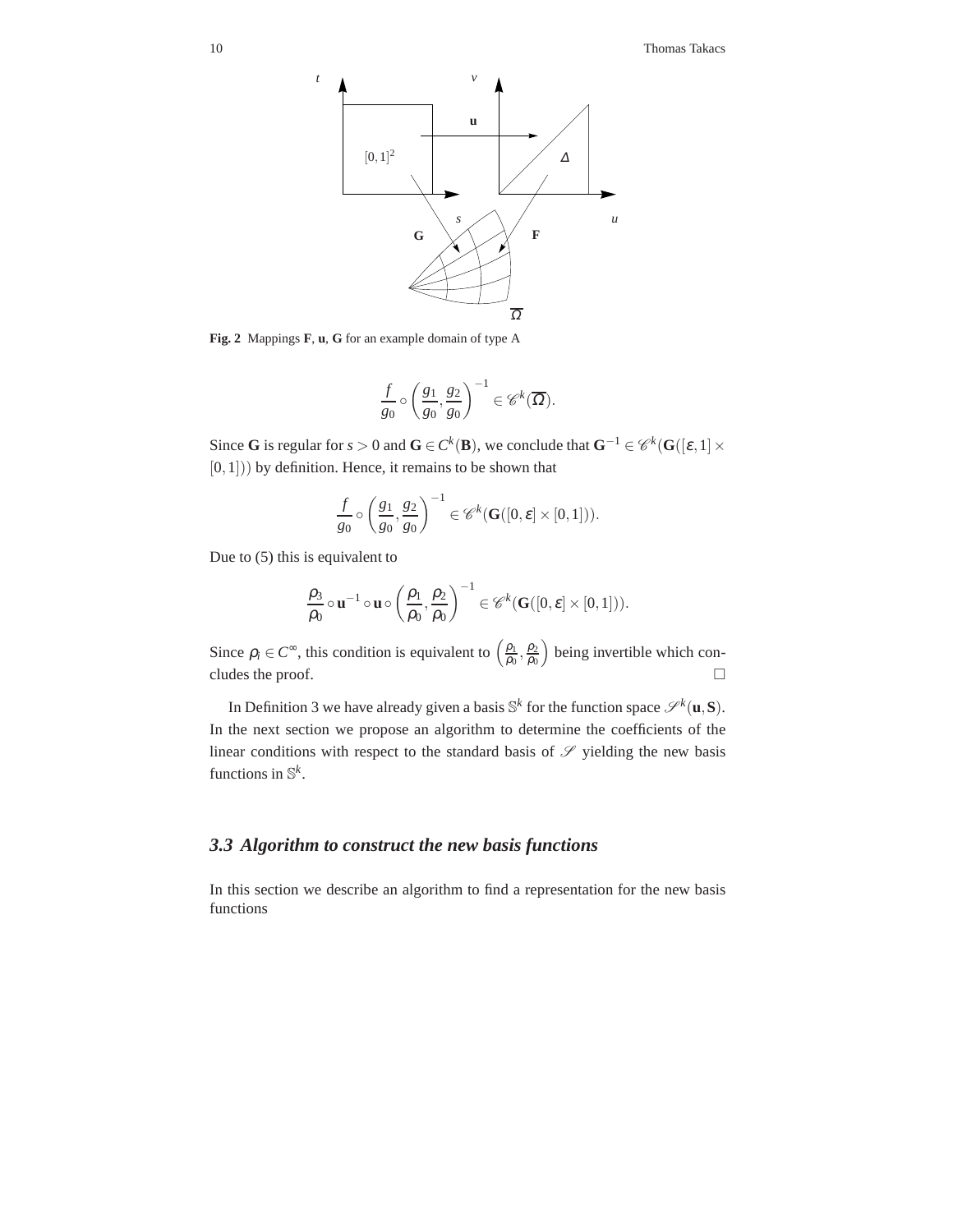$$
B_k^p[S](s) b[0, 1, ..., 1](t)
$$
  
\n
$$
B_1^p[S](s) b[0, 1, 1, 1](t) \qquad \vdots
$$
  
\n
$$
B_1^p[S](s) b[0, 1, 1](t) B_2^p[S](s) b[0, 0, 1, 1](t)
$$
  
\n
$$
B_0^p[S](s) b[0, 1](t) B_1^p[S](s) b[0, 0, 1](t) B_2^p[S](s) b[0, 0, 0, 1](t) ... B_k^p[S](s) b[0, ..., 0, 1](t)
$$

or equivalently

$$
\left\{b[s_{i-p},\ldots,s_{i+1}](s)b_j^i(t):0\leq j\leq i\text{ and }0\leq i\leq k\right\},\right
$$

in terms of the basis  $B_i^p[S](s)B_j^q[T](t)$  of the space  $\mathscr{S}$ . Here  $b_j^i(t)$  is the *j*-th Bernstein polynomial of degree *i*. The algorithm is composed of three steps: degree elevation for *t*, knot insertion for *t* and tensor-product multiplication with basis functions in *s*-direction. The presented algorithms are taken from standard literature [10, 11].

#### 1. Perform degree elevation in *t*-direction

Let  $E_i^q$  be the matrix corresponding to the degree elevation of a Bernstein polynomial of degree *i* represented in terms of Bernstein polynomials of degree  $q > i$ , i.e.

$$
(b^i_j(t))_{j=0,\ldots,i}^T = \mathbf{E}^{\mathbf{q}}_{\mathbf{i}}(b^q_j(t))_{j=0,\ldots,q}^T.
$$

The matrix  $E_i^q$  is of dimension  $(i + 1) \times (q + 1)$  and has the form

$$
\mathbf{E}_{\mathbf{i}}^{\mathbf{q}} = \left( \begin{pmatrix} i \\ \ell \end{pmatrix} \frac{\binom{q-i}{j-\ell}}{\binom{q}{j}} \right)_{\ell=0,\ldots,i \times j=0,\ldots,q},
$$

see e.g. [11]. In Section 3.4 we list some of the matrices  $E_i^q$  for example configurations.

#### 2. Perform knot insertion for *t*-direction

Let  $K_{\tau}$  be the matrix corresponding to the knot insertion of interior knots  $\tau =$  $(t_1, t_2, \ldots t_N)$  of the knot vector T, leading to

$$
(b_j^q(t))_{j=0,\ldots,q}^T = \mathbf{K}_{\tau}(b[t_{j-q},\ldots,t_j,t_{j+1}](t))_{j=0,\ldots,N+q}^T
$$

.

The knot insertion matrix  $K_{\tau}$  can be defined via iteratively inserting the knots into the knot vector. The following algorithm gives the resulting matrix for insertion of the single knot  $t_i$  into the given knot vector with interior knots up to  $t_{i-1}$ . A Bspline of degree *q* with knot vector  $(0, \ldots, 0, t_1, \ldots, t_{i-1}, 1, \ldots, 1)$  can be represented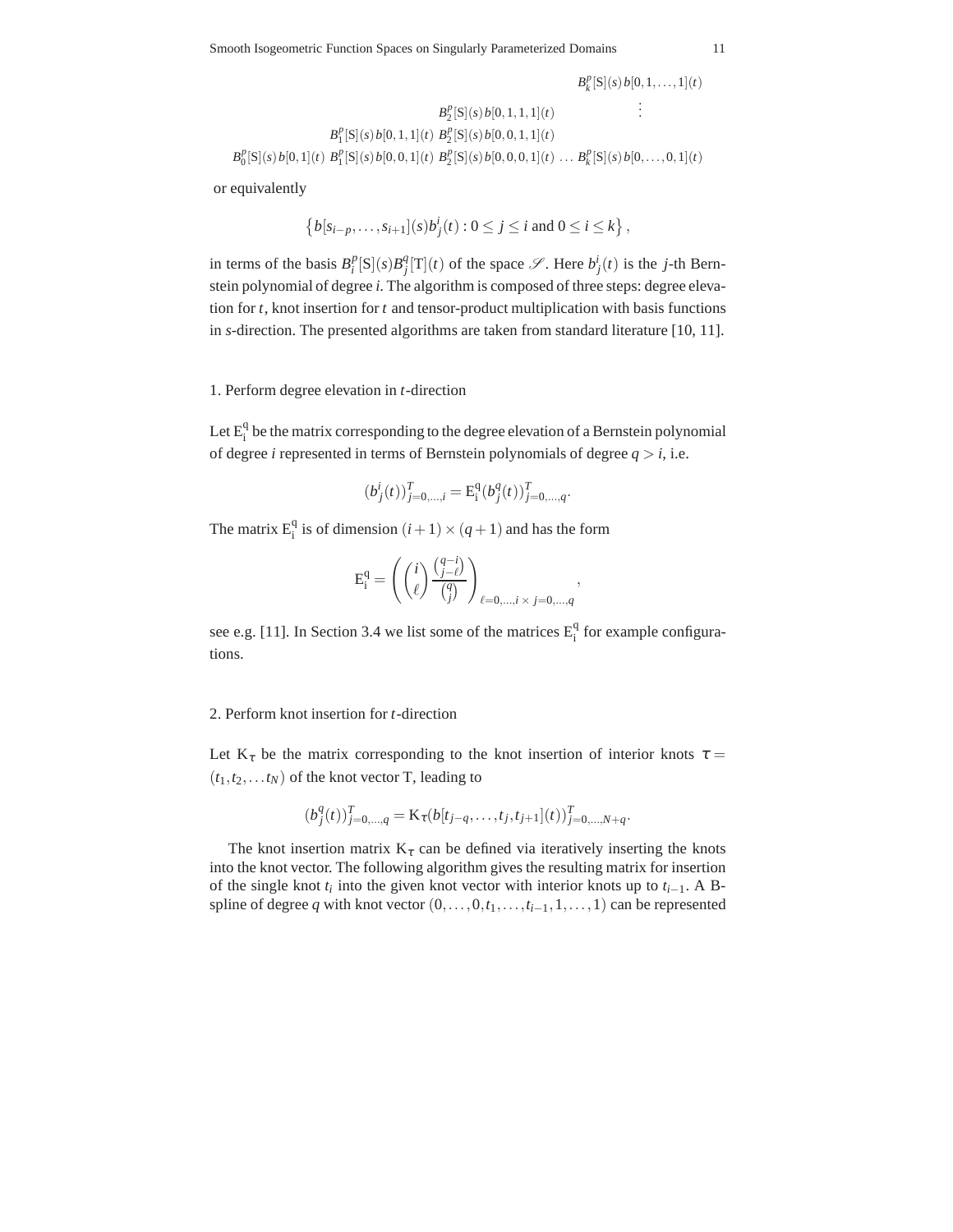,

as a B-spline of degree *q* with knot vector  $(0, \ldots, 0, t_1, \ldots, t_{i-1}, t_i, 1, \ldots, 1)$  using knot insertion. The corresponding transformation matrix  $K_{t_i}$  is given by

$$
\begin{pmatrix}\n\vdots \\
b[t_{i-q-2},\ldots,t_{i-1},1](t) \\
b[t_{i-q},\ldots,1,1](t) \\
\vdots \\
b[t_{i-2},t_{i-1},1,\ldots,1](t) \\
\vdots \\
b[t_{i-1},1,\ldots,1](t)\n\end{pmatrix} = \begin{pmatrix}\n\ddots & & & & \vdots \\
1 & 0 & 0 & 0 & 0 \\
0 & 1 & 1 - \lambda_{i-q-1} & 0 & 0 \\
0 & 0 & \lambda_{i-q-1} & 0 & 0 \\
\vdots & & & \ddots & \vdots \\
0 & 0 & 0 & 1 - \lambda_{i-1} & 0 \\
\vdots & & & & \vdots \\
0 & 0 & 0 & \lambda_{i-1} & 1\n\end{pmatrix} \begin{pmatrix}\n\vdots \\
b[t_{i-q-2},\ldots,t_{i-1}](t) \\
b[t_{i-q-1},\ldots,t_i](t) \\
b[t_{i-q},\ldots,t_i,1](t) \\
\vdots \\
b[t_{i-1},t_i,1,\ldots,1](t)\n\end{pmatrix}
$$

where

$$
\lambda_j = \frac{t_i - t_j}{1 - t_j}.
$$

Using this construction, the knot insertion matrix  $K_{\tau}$  is given via

$$
K_{\tau}=K_{t_1}K_{t_2}\ldots K_{t_N}.
$$

In the last step we multiply with the corresponding *s*-dependent functions.

## 3. Compute tensor-product basis

Combining steps 1 and 2 with the tensor product representation leads to

$$
(B_i^p[S](s)b_j^i(t))_{j=0,\dots,i}^T = \mathcal{E}_i^q (B_i^p[S](s)b_j^q(t))_{j=0,\dots,q}^T
$$
  
= 
$$
\mathcal{E}_i^q \mathcal{K}_\tau (B_i^p[S](s) B_j^q[T](t))_{j=0,\dots,N+q}^T,
$$

for  $0 \le i \le p$ .

In the following we compute the coefficients for some example configurations.

## *3.4 Some example configurations*

We start with an example of a patch of degree  $p = q = 2$ .

*Example 1.* Let  $S = (0,0,0,h,2h,3h,...)$  and  $T = (0,0,0,1/4,1/2,3/4,1,1,1)$ . We want to find a representation of the basis  $\mathbb{S}^2$  for  $\mathscr{S}^2(\mathbf{u},\mathbf{S})$  with respect to the standard basis  $B_i^2[S|B_j^2[T]$  of  $S$ . We denote the new basis functions by  $\tilde{B}_{(i,j)}^p = B_i^p[S](s)b_j^i(t)$ . The basis functions we need to construct are  $\tilde{B}^2_{(i,j)}$ , with  $0 \le i \le 2$  and  $0 \le j \le i$ .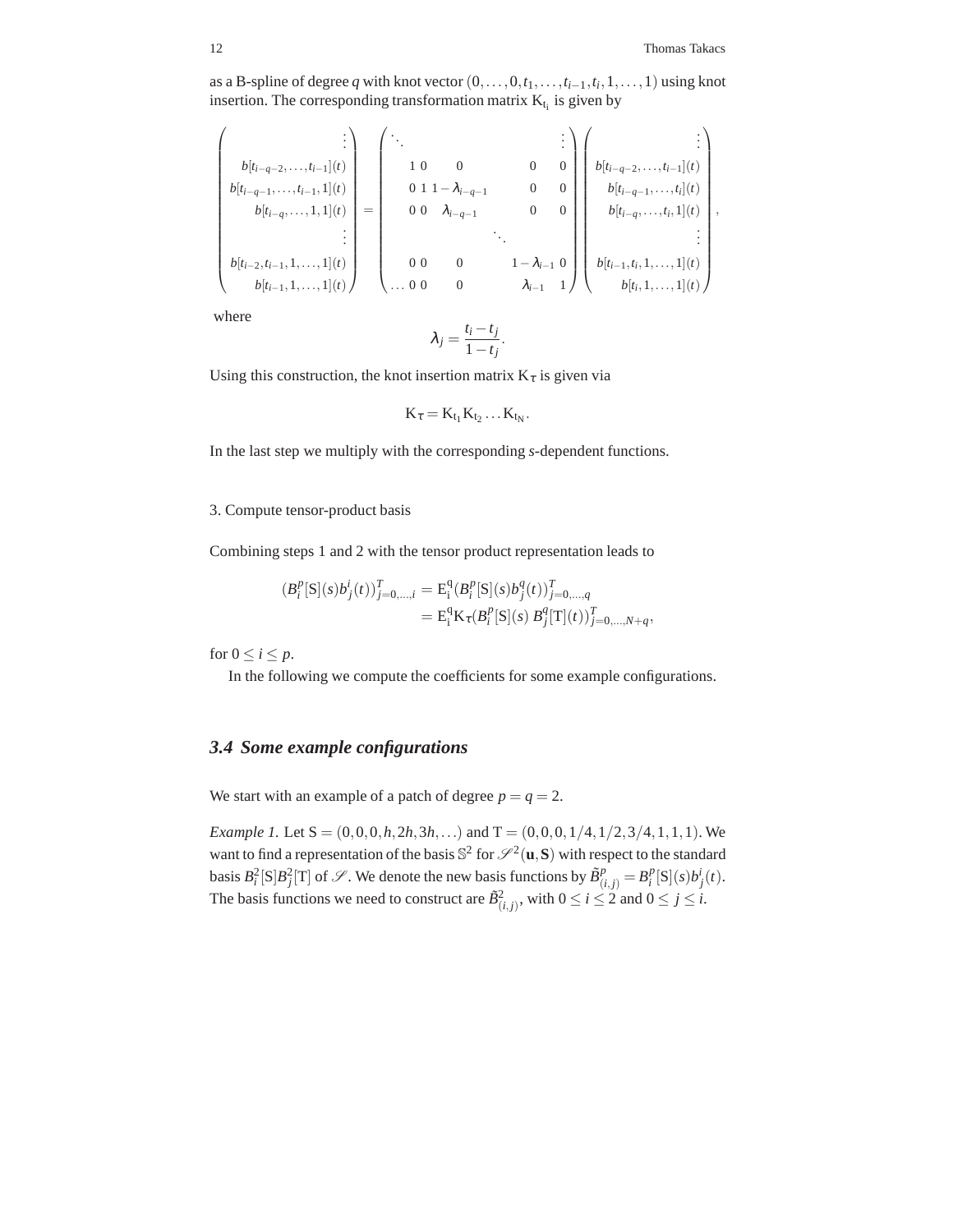

**Fig. 3** Quadratic (left) and cubic (right) singular B-spline patch of type A

The left hand side of Figure 3 depicts a schematic overview of the bi-quadratic patch. The degree elevation matrices  $E_i^q$  for  $q = 2$  are given by

$$
E_0^2 = \left(1 \; 1 \; 1\; \right), E_1^2 = \left(\begin{matrix} 1 \; \frac{1}{2} \; 0 \\ 0 \; \frac{1}{2} \; 1 \end{matrix}\right), E_2^2 = \left(\begin{matrix} 1 \; 0 \; 0 \\ 0 \; 1 \; 0 \\ 0 \; 0 \; 1 \end{matrix}\right)
$$

and the knot insertion matrix  $K_t$ , with  $(b_i^2)_{i=0,1,2}^T = K_t (B_j^2[T])_{j=0,\dots,5}^T$ , fulfills

$$
K_t = \begin{pmatrix} 1 & \frac{3}{4} & \frac{3}{8} & \frac{1}{8} & 0 & 0 \\ 0 & \frac{1}{4} & \frac{1}{2} & \frac{1}{4} & 0 \\ 0 & 0 & \frac{1}{8} & \frac{3}{8} & \frac{3}{4} & 1 \end{pmatrix}.
$$

Hence we conclude

$$
\tilde{B}_{(0,0)}^2 = \mathbf{E}_0^2 K_t (B_0^2[\mathbf{S}]B_j^2[\mathbf{T}])_{j=0,\ldots,5}^T = \left(1 \ 1 \ 1 \ 1 \ 1 \ 1 \ 1 \right) (B_0^2[\mathbf{S}]B_j^2[\mathbf{T}])_{j=0,\ldots,5}^T,
$$

$$
\begin{pmatrix}\n\tilde{B}_{(1,0)}^2 \\
\tilde{B}_{(1,1)}^2\n\end{pmatrix} = \mathbf{E}_1^2 K_t (B_1^2 [\mathbf{S}] B_j^2 [\mathbf{T}])_{j=0,\ldots,5}^T = \begin{pmatrix}\n1 & \frac{7}{8} & \frac{5}{8} & \frac{3}{8} & \frac{1}{8} & 0 \\
0 & \frac{1}{8} & \frac{3}{8} & \frac{5}{8} & \frac{7}{8} & 1\n\end{pmatrix} (B_1^2 [\mathbf{S}] B_j^2 [\mathbf{T}])_{j=0,\ldots,5}^T
$$

and

$$
\begin{pmatrix}\n\tilde{B}_{(2,0)}^2 \\
\tilde{B}_{(2,1)}^2 \\
\tilde{B}_{(2,2)}^2\n\end{pmatrix} = \mathbf{E}_2^2 K_t (B_2^2 [\mathbf{S}] B_j^2 [\mathbf{T}])_{j=0,\dots,5}^T = \begin{pmatrix}\n1 & \frac{3}{4} & \frac{3}{8} & \frac{1}{8} & 0 & 0 \\
0 & \frac{1}{4} & \frac{1}{2} & \frac{1}{4} & 0 \\
0 & 0 & \frac{1}{8} & \frac{3}{8} & \frac{3}{4} & 1\n\end{pmatrix} (B_2^2 [\mathbf{S}] B_j^2 [\mathbf{T}])_{j=0,\dots,5}^T
$$

.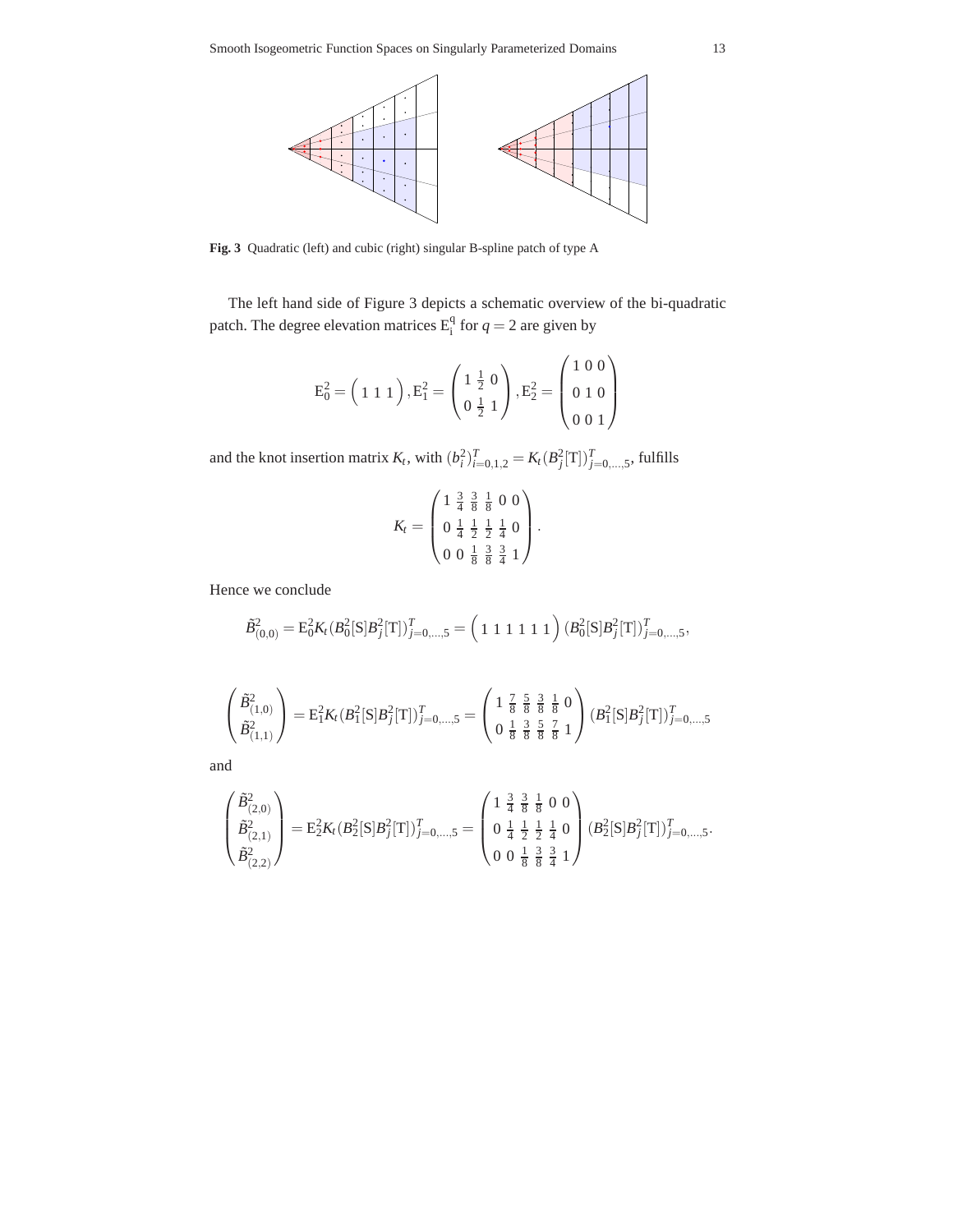The newly defined basis functions are visualized via their Greville ascissae (red dots). The part of the domain containing the singularity is the red triangle to the left. The part colored in light red is the support of the newly defined basis functions. The remaining part of the patch is not influenced by the modification of the function space. One standard basis function is visualized via its Greville abscissa and support (colored in blue and light blue, respectively).

Figure 4 depicts the basis functions  $\tilde{B}^2_{(0,0)}, \tilde{B}^2_{(1,0)}, \tilde{B}^2_{(1,1)}, \tilde{B}^2_{(2,0)}, \tilde{B}^2_{(2,1)}$  and  $\tilde{B}^2_{(2,2)}$ . The parametrization is the same as the one shown in the left hand side of Figure 3. Here, only the support of the new basis functions (the region colored in light red) is shown.



**Fig. 4** Isogeometric basis functions  $\tilde{B}^2_{(0,0)} \circ \mathbf{G}^{-1}$  to  $\tilde{B}^2_{(2,2)} \circ \mathbf{G}^{-1}$  for a quadratic patch of type A

The second example is a patch of degree  $p = q = 3$ .

*Example 2.* Let S and T be the same knot vectors as in the previous example. Again, we represent the new basis functions  $\tilde{B}^3_{(i,j)}$ , with  $0 \le i \le 3$  and  $0 \le j \le i$ , of  $\mathscr{S}^k$  with respect to the standard basis  $B_i^3[S]B_j^3[T]$  of  $\mathcal{S}$ .

Note that in general the degree elevation matrix  $E_0^q$  is a row vector of length  $q+1$ with entry 1 in each column. This derives from the fact that  $E_0^q$  arises from degree elevation of a constant function. Obviously, the matrix  $E_q^q$  is the unit matrix of size  $(q+1) \times (q+1)$ . The remaining degree elevation matrices and the knot insertion matrix *K<sup>t</sup>* fulfill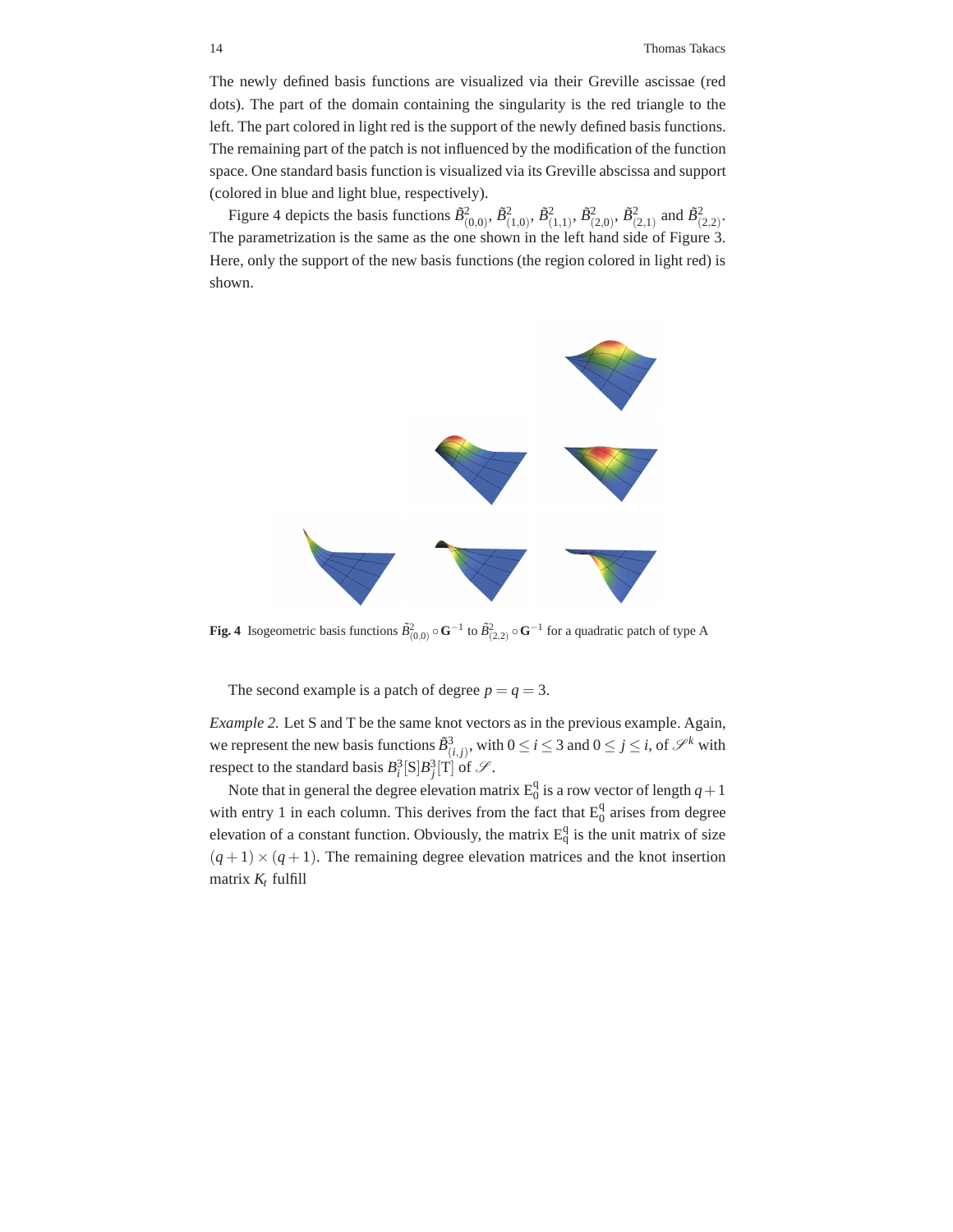Smooth Isogeometric Function Spaces on Singularly Parameterized Domains 15

$$
E_1^3 = \begin{pmatrix} 1 & \frac{2}{3} & \frac{1}{3} & 0 \\ 0 & \frac{1}{3} & \frac{2}{3} & 1 \end{pmatrix}, \quad E_2^3 = \begin{pmatrix} 1 & \frac{1}{3} & 0 & 0 \\ 0 & \frac{2}{3} & \frac{2}{3} & 0 \\ 0 & 0 & \frac{1}{3} & 1 \end{pmatrix}, \quad K_t = \begin{pmatrix} 1 & \frac{3}{4} & \frac{3}{8} & \frac{3}{32} & 0 & 0 & 0 \\ 0 & \frac{1}{4} & \frac{1}{2} & \frac{13}{32} & \frac{1}{8} & 0 & 0 \\ 0 & 0 & \frac{1}{8} & \frac{13}{32} & \frac{1}{2} & \frac{1}{4} & 0 \\ 0 & 0 & 0 & \frac{3}{32} & \frac{3}{8} & \frac{3}{4} & 1 \end{pmatrix}.
$$

Hence we conclude

 $\sqrt{ }$ 

 $\overline{\phantom{a}}$ 

$$
\begin{split} \tilde{B}^3_{(0,0)}&=\left( \begin{array}{cc} 1 & 1 & 1 & 1 & 1 & 1 \end{array} \right) \bigl( B^3_0[\mathbf{S}] B^3_j[\mathbf{T}] \bigr)^T_{j=0,\ldots,6},\\ \left( \begin{array}{c} \tilde{B}^3_{(1,0)} \\ \tilde{B}^3_{(1,1)} \end{array} \right) &=\left( \begin{array}{cc} 1 & \frac{11}{12} & \frac{3}{4} & \frac{1}{2} & \frac{1}{4} & \frac{1}{12} & 0 \\ 0 & \frac{1}{12} & \frac{1}{4} & \frac{1}{2} & \frac{3}{4} & \frac{11}{12} & 1 \end{array} \right) \bigl( B^3_1[\mathbf{S}] B^3_j[\mathbf{T}] \bigr)^T_{j=0,\ldots,6} \end{split}
$$

and

$$
\begin{pmatrix}\n\tilde{B}^3_{(2,0)} \\
\tilde{B}^3_{(2,1)} \\
\tilde{B}^3_{(2,2)}\n\end{pmatrix} = \begin{pmatrix}\n1 & \frac{5}{6} & \frac{13}{24} & \frac{11}{48} & \frac{1}{24} & 0 & 0 \\
0 & \frac{1}{6} & \frac{5}{12} & \frac{13}{24} & \frac{5}{12} & \frac{1}{6} & 0 \\
0 & 0 & \frac{1}{24} & \frac{11}{48} & \frac{13}{24} & \frac{5}{6} & 1\n\end{pmatrix} (B_2^3[S]B_j^3[T])_{j=0,\dots,6}^T
$$

as well as

$$
\begin{pmatrix}\n\tilde{B}^3_{(3,0)} \\
\tilde{B}^3_{(3,1)} \\
\tilde{B}^3_{(3,2)} \\
\tilde{B}^3_{(3,3)}\n\end{pmatrix} = \begin{pmatrix}\n1 & \frac{3}{4} & \frac{3}{8} & \frac{3}{32} & 0 & 0 & 0 \\
0 & \frac{1}{4} & \frac{1}{2} & \frac{3}{32} & \frac{1}{8} & 0 & 0 \\
0 & 0 & \frac{1}{8} & \frac{13}{32} & \frac{1}{2} & \frac{1}{4} & 0 \\
0 & 0 & 0 & \frac{3}{32} & \frac{3}{8} & \frac{3}{4} & 1\n\end{pmatrix} (B_3^3[S]B_j^3[T])_{j=0,\dots,6}^T
$$

The right hand side of Figure 3 depicts a schematic overview of the bi-cubic patch. The structure is the same as for the previous example.

A simple consequence of the special structure of the newly defined basis  $\mathbb{S}^k$  of the function space  $\mathcal{S}^k(\mathbf{u}, \mathbf{S})$  is that we can also define a corresponding dual basis.

## *3.5 Dual basis*

In this section we present a construction of a dual basis for the basis presented in Definition 3. Recall that the basis  $\mathbb{S}^k$  is given by

$$
\begin{aligned}\n\left\{ B_i^p[S](s)b_j^i(t) : 0 \le j \le i \text{ and } 0 \le i \le k \right\} \\
\cup \left\{ B_i^p[S](s)B_j^q[T](t) : 0 \le j \le N + p \text{ and } k + 1 \le i \le M + q \right\}.\n\end{aligned}
$$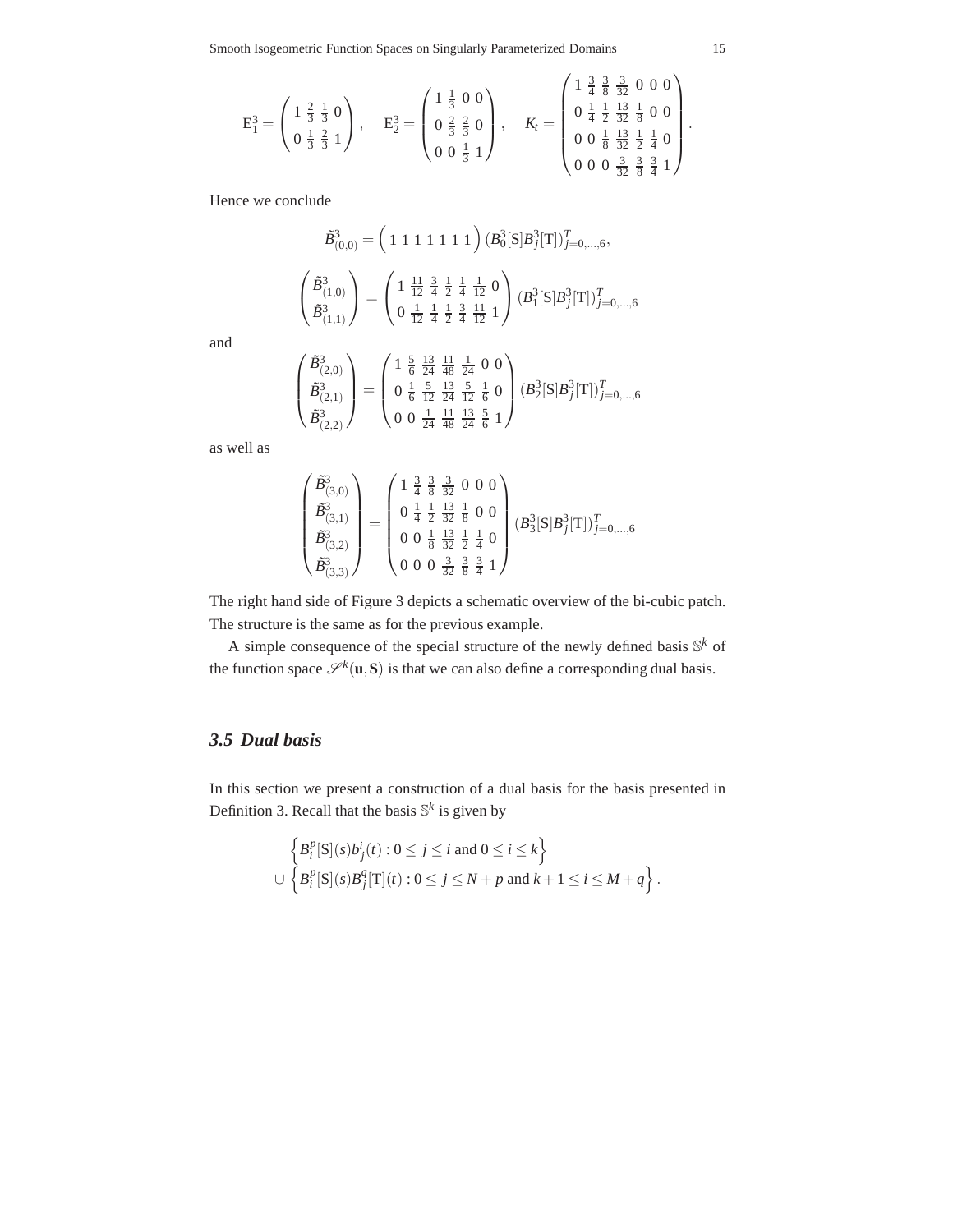Let  $\{\lambda_{\ell}^{s}\}_{{\ell}=0,\ldots,M+p}$  be a dual basis of  $\{B_{i}^{p}[S](s)\}_{{i=0,\ldots,M+p}}$  and let  $\{\lambda_{\ell}^{t}\}_{{\ell}=0,\ldots,N+q}$  be a dual basis of  ${B_j^q[\text{T}](t)}_{j=0,\dots,N+q}$ , with

$$
\lambda_{\ell}^{s}(B_{i}^{p}[S](s)) = \delta_{i}^{\ell} \text{ and } \lambda_{\ell}^{t}(B_{j}^{q}[T](t)) = \delta_{j}^{\ell}.
$$

One possibility for such a dual basis is presented in [12]. Moreover, let  $\{\mu_\ell^i\}_{\ell=0,\dots,i}$ be a dual basis to the Bernstein polynomials  $\{b^i_j(t)\}_{j=0,\dots,i}$  of degree *i*, with

$$
\mu_{\ell}^i(b_j^i(t)) = \delta_j^{\ell}.
$$

Then, since the construction of the function space is tensor-product, the functionals

$$
\left\{\lambda_i^s \mu_j^i : 0 \le j \le i \text{ and } 0 \le i \le k\right\}
$$
  

$$
\cup \left\{\lambda_i^s \lambda_j^t : 0 \le j \le N + p \text{ and } k + 1 \le i \le M + p\right\}
$$

form a dual basis for the basis  $\mathbb{S}^k$  as given in Definition 3.

## **4 Singular tensor-product patches of type B**

In this section we discuss the construction of a smooth basis for singular parameterizations of type B, which have collinear parameter directions at a point of the boundary. A parameterization **G** is called a *singular mapping of type B* if the partial derivatives are collinear and in opposite direction at  $(s,t) = (0,0)$ , i.e. there exists a  $\lambda > 0$  such that

$$
\frac{\partial \mathbf{G}}{\partial s}(0,0)=-\lambda \frac{\partial \mathbf{G}}{\partial t}(0,0),
$$

leading to det  $\nabla G(0,0) = 0$ . In the following we give a construction for B-spline function spaces leading to smooth isogeometric spaces, similar to the construction presented for patches of type A.

**Definition 4.** Let  $k \le \min(p, q)$ . The function space  $\mathscr{S}^k(\mathbf{u}, \mathbf{S}) \subset \mathscr{S}$  is defined as the space of splines  $f \in \mathcal{S}$ , such that there exists a polynomial  $\rho \in \mathbb{P}_k$  fulfilling

$$
\frac{\partial^{|\alpha|} f}{\partial s^{\alpha_1} \partial t^{\alpha_2}}(\mathbf{s}) = \frac{\partial^{|\alpha|} (\rho \circ \mathbf{u})}{\partial s^{\alpha_1} \partial t^{\alpha_2}}(\mathbf{s}) \text{ for all } \mathbf{s} \in \mathbf{S},
$$

for  $0 \leq \alpha_1, \alpha_2 \leq k$ ,  $|\alpha| = \alpha_1 + \alpha_2$ , where **u** is the mapping

$$
\mathbf{u}: [0,1]^2 \to \Delta = \{(u,v): 0 \le u \le 1, -1 + u \le v \le 1 - u\}
$$
  

$$
(s,t)^T \mapsto (st, t - s)^T.
$$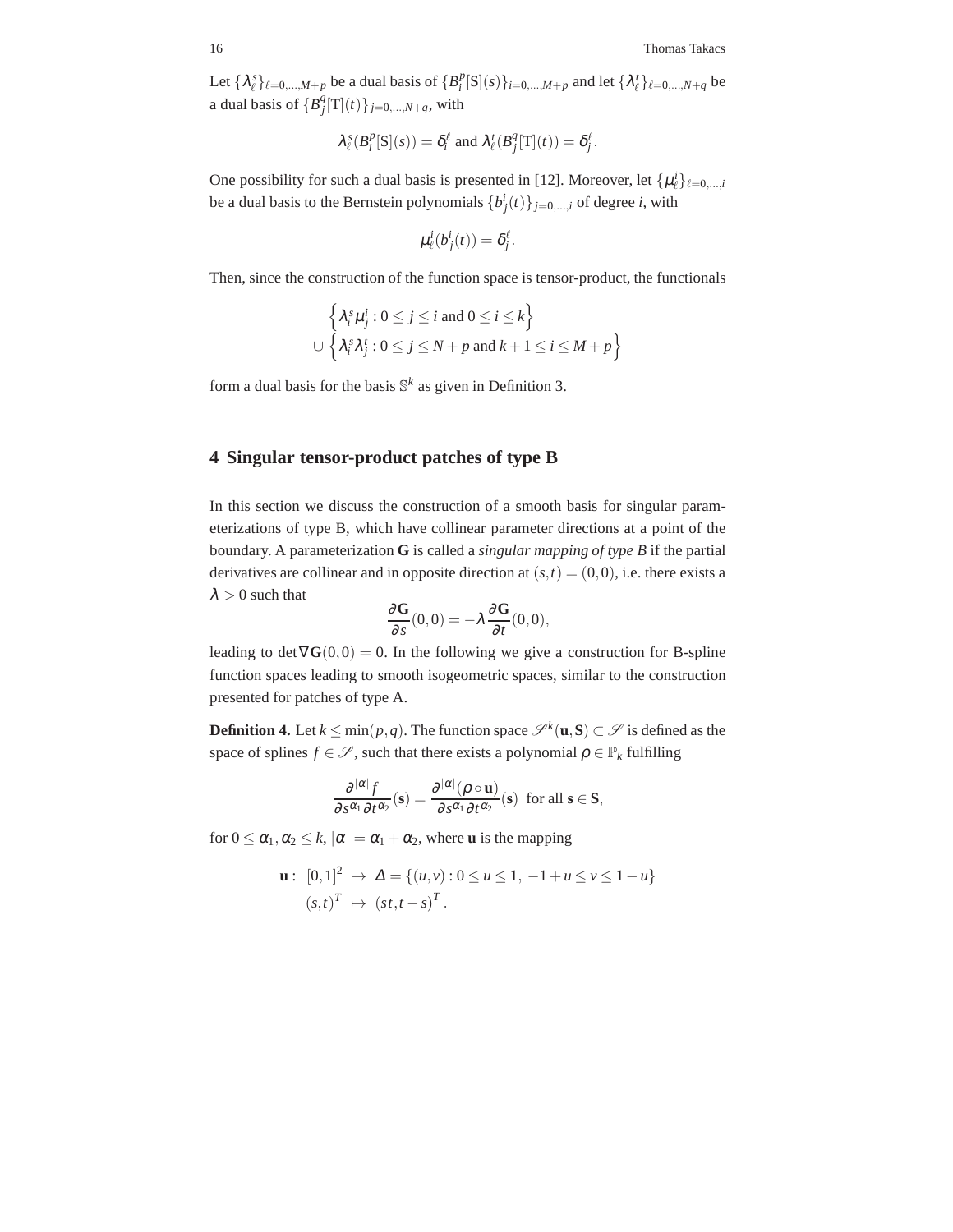and  $S = \{(0,0)\}.$ 

Moreover, we can define a Bernstein-like basis S *<sup>k</sup>* via

$$
\mathbb{S}^{k} = \left\{ \tilde{B}_{(i,j)}^{k}(s,t) : 0 \le i, j \le k \text{ and } i + j \le k \right\} \cup \left\{ B_{i}^{p}[S](s) B_{j}^{q}[T](t) : 0 \le i \le N_{1} + p, 0 \le j \le N_{2} + q \text{ and } \max(i,j) > k \right\},\
$$

where  $B_i^p[S]B_j^q[T]$ , with  $(0,0) \le (i, j) \le (N_1 + p, N_2 + q)$ , is the standard basis of  $S$ and

$$
\tilde{B}^k_{(i,j)} \in \text{span}\left(\left\{B^p_{\ell_1}[\mathbf{S}](s)B^q_{\ell_2}[\mathbf{T}](t): 0 \le \ell_1, \ell_2 \le k\right\}\right) \tag{6}
$$

are defined in such a way that

$$
\frac{\partial^{|\alpha|}\tilde{B}_{(i,j)}^k}{\partial s^{\alpha_1}\partial t^{\alpha_2}}(\mathbf{s})=\frac{\partial^{|\alpha|}(\beta_{(i,j)}^k\circ\mathbf{u})}{\partial s^{\alpha_1}\partial t^{\alpha_2}}(\mathbf{s})\ \ \text{for all}\ \mathbf{s}\in\mathbf{S},
$$

for  $0 \leq \alpha_1, \alpha_2 \leq k$ ,  $|\alpha| = \alpha_1 + \alpha_2$ , with triangular Bernstein basis functions

$$
\beta_{(i,j)}^k : \Delta \to \mathbb{R} : (u,v) \mapsto \frac{k!}{i!j!(k-i-j)!} \left(\frac{1-u-v}{2}\right)^i \left(\frac{1-u+v}{2}\right)^j u^{k-i-j}.
$$

*Remark 1*. One can show easily, that  $\mathbb{S}^k$  is in fact a basis for  $\mathcal{S}^k(\mathbf{u}, \mathbf{S})$ . Moreover, similar to singular mappings of type A, the isogeometric function space  $\mathcal{V}^k$  derived from  $\mathscr{S}^k(\mathbf{u}, \mathbf{S})$  fulfills  $\mathscr{V}^k \subset \mathscr{C}^k(\overline{\Omega})$  if the underlying triangular patch is regular.

We do not go into the details of the construction but present an example configuration allowing for  $\mathcal{C}^2$ -smooth bi-cubic isogeometric functions.

*Example 3.* Let  $p = q = 3$  and  $k = 2$ . We construct the geometry mapping from a bi-quadratic rational triangular patch representing a quarter of a circle. Applying degree elevation to a bi-quadratic triangular Bézier parameterization **T** given by its homogeneous control points

$$
\begin{aligned}\n\mathbf{t}_{(i,j,2-i-j)} & j &= 0 & j &= 1 & j &= 2 \\
i &= 0 & (1,0,0)^T & (2,0,1)^T & (1,0,1)^T \\
i &= 1 & (2,1,0)^T & (\sqrt{2},\sqrt{2},\sqrt{2})^T \\
i &= 2 & (1,1,0)^T\n\end{aligned}
$$

leads to a singular tensor-product patch  $G = T \circ u$  with control points as depicted in Figure 5. The blue control points correspond to standard basis functions and the red control points correspond to basis functions  $B^p_{\ell}$  $_{\ell_1}^p$ [S] $B_{\ell_2}^q$  $\ell_2^q$ [T], with  $0 \leq \ell_1, \ell_2 \leq 2$ , that span the space containing the new basis functions  $\tilde{B}^{\overline{k}}_{(i,j)}$ , with  $0 \le i + j \le 2$ , as in equation (6).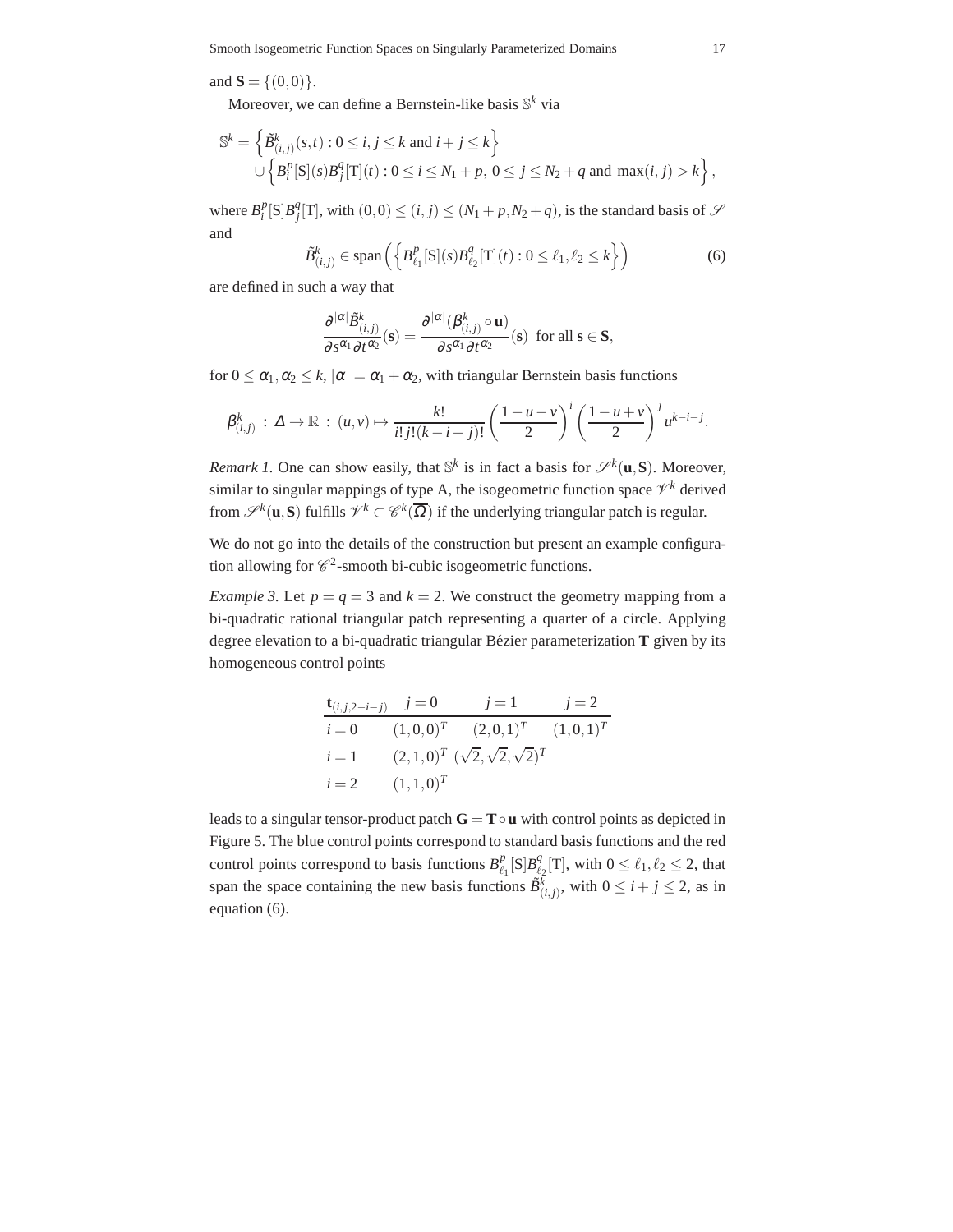

**Fig. 5** Parameterization and control points for a singular patch of type B for Example 3

In this case it is less intuitive to construct a basis as for patches of type A, presented in Subsection 3.3. We will however give an overview of the basis functions for the presented example configuration. Figure 6 depicts the isogeometric basis functions defined on the patch shown in Figure 5.



**Fig. 6** Isogeometric basis functions for Example 3 corresponding to the functions given in Table 1

The isogeometric functions as depicted in Figure 6 correspond to the B-spline functions listed in Table 1.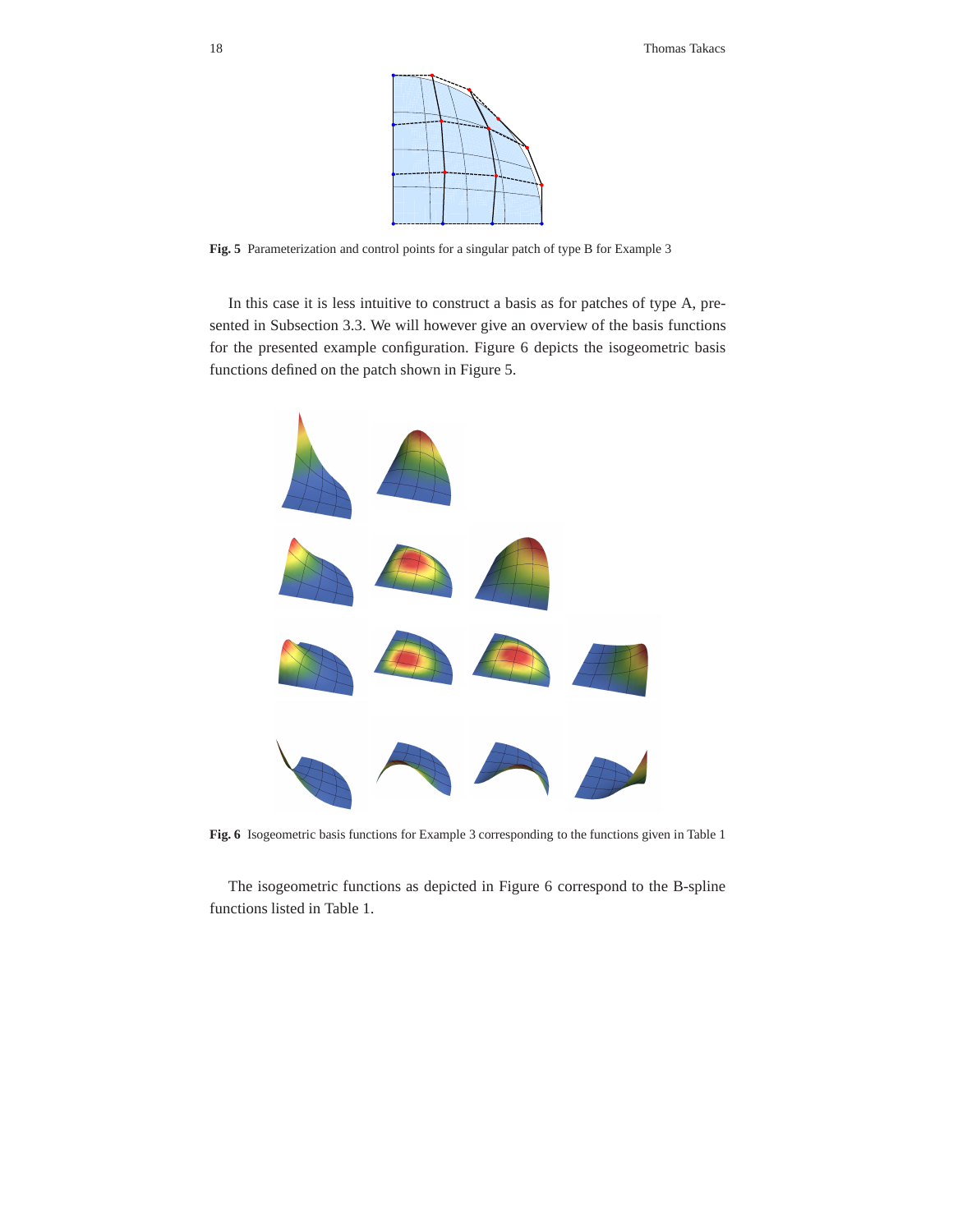Smooth Isogeometric Function Spaces on Singularly Parameterized Domains 19

| $B_3^3[S]B_0^3[T]$ | $\tilde{B}_{(0,2)}^2$ |                       |                       |
|--------------------|-----------------------|-----------------------|-----------------------|
| $B_3^3[S]B_1^3[T]$ | $\tilde{B}_{(0,1)}^2$ | $\tilde{B}_{(1,1)}^2$ |                       |
| $B_3^3[S]B_2^3[T]$ | $\tilde{B}_{(0,0)}^2$ | $\tilde{B}_{(1,0)}^2$ | $\tilde{B}_{(2,0)}^2$ |
| $B_3^3[S]B_3^3[T]$ | $B_2^3[S]B_3^3[T]$    | $B_1^3[S]B_3^3[T]$    | $B_0^3[S]B_3^3[T]$    |

**Table 1** Basis functions for Example 3 corresponding to Figure 6

Given the matrix of tensor-product basis functions

$$
\mathscr{B} = \begin{pmatrix} B_2^3 [\text{S}] B_0^3 [\text{T}] \ B_1^3 [\text{S}] B_0^3 [\text{T}] \ B_0^3 [\text{S}] B_0^3 [\text{T}] \\ B_2^3 [\text{S}] B_1^3 [\text{T}] \ B_1^3 [\text{S}] B_1^3 [\text{T}] \ B_0^3 [\text{S}] B_1^3 [\text{T}] \\ B_2^3 [\text{S}] B_2^3 [\text{T}] \ B_1^3 [\text{S}] B_2^3 [\text{T}] \ B_0^3 [\text{S}] B_2^3 [\text{T}] \end{pmatrix},
$$

the functions  $\tilde{B}^2_{(i,j)}$  are given as

$$
\tilde{B}_{(0,2)}^2 = \begin{pmatrix} \frac{2}{3} & \frac{5}{12} & \frac{1}{4} \\ \frac{2}{9} & \frac{5}{36} & \frac{1}{12} \\ 0 & 0 & 0 \\ \frac{1}{3} & \frac{1}{9} & 0 \\ \frac{1}{3} & \frac{1}{9} & 0 \end{pmatrix} : \mathscr{B}
$$
\n
$$
\tilde{B}_{(0,1)}^2 = \begin{pmatrix} 0 & 0 & 0 \\ \frac{1}{3} & \frac{1}{9} & 0 \\ \frac{1}{3} & \frac{1}{9} & 0 \\ \frac{1}{9} & 0 & 0 \end{pmatrix} : \mathscr{B}
$$
\n
$$
\tilde{B}_{(1,0)}^2 = \begin{pmatrix} 0 & 0 & 0 \\ \frac{1}{3} & \frac{1}{2} & \frac{1}{2} \\ \frac{1}{9} & \frac{1}{3} & \frac{1}{3} \end{pmatrix} : \mathscr{B}
$$
\n
$$
\tilde{B}_{(1,0)}^2 = \begin{pmatrix} 0 & 0 & 0 \\ \frac{1}{9} & \frac{1}{9} & 0 \\ \frac{1}{3} & \frac{1}{3} & 0 \end{pmatrix} : \mathscr{B}
$$
\n
$$
\tilde{B}_{(2,0)}^2 = \begin{pmatrix} 0 & \frac{1}{12} & \frac{1}{4} \\ 0 & \frac{5}{36} & \frac{5}{12} \\ 0 & \frac{2}{9} & \frac{2}{3} \end{pmatrix} : \mathscr{B}.
$$

The basis presented in Table 1 obviously forms a positive partition of unity. As one can easily see, the function  $\tilde{B}^2_{(0,0)}$  is just a scaled version of the tensor-product basis function  $B_2^3[S]B_2^3[T]$ . Hence, the basis  $\tilde{B}^2_{(i,j)}$  can be further reduced to obtain the basis  $\widehat{B}^2_{(i,j)},$ 

$$
\begin{aligned} \widehat{B}^2_{(0,2)} & = \begin{pmatrix} \frac{2}{3} & \frac{5}{12} & \frac{1}{4} \\ \frac{2}{9} & \frac{5}{36} & \frac{1}{12} \\ 0 & 0 & 0 \end{pmatrix} : \mathscr{B} \\ \widehat{B}^2_{(0,1)} & = \begin{pmatrix} 0 & 0 & 0 \\ \frac{7}{12} & \frac{7}{36} & 0 \\ 0 & \frac{7}{36} & 0 \end{pmatrix} : \mathscr{B} \qquad \widehat{B}^2_{(1,1)} = \begin{pmatrix} \frac{1}{3} & \frac{1}{2} & \frac{1}{2} \\ 0 & \frac{1}{3} & \frac{1}{2} \\ 0 & 0 & \frac{1}{3} \end{pmatrix} : \mathscr{B} \\ \widehat{B}^2_{(0,0)} & = \begin{pmatrix} 0 & 0 & 0 \\ 0 & 0 & 0 \\ 1 & 0 & 0 \end{pmatrix} : \mathscr{B} \qquad \widehat{B}^2_{(1,0)} = \begin{pmatrix} 0 & 0 & 0 \\ \frac{7}{36} & \frac{7}{36} & 0 \\ 0 & \frac{7}{12} & 0 \end{pmatrix} : \mathscr{B} \qquad \widehat{B}^2_{(2,0)} = \begin{pmatrix} 0 & \frac{1}{12} & \frac{1}{4} \\ 0 & \frac{5}{36} & \frac{5}{12} \\ 0 & \frac{2}{36} & \frac{2}{3} \end{pmatrix} : \mathscr{B} \end{aligned}
$$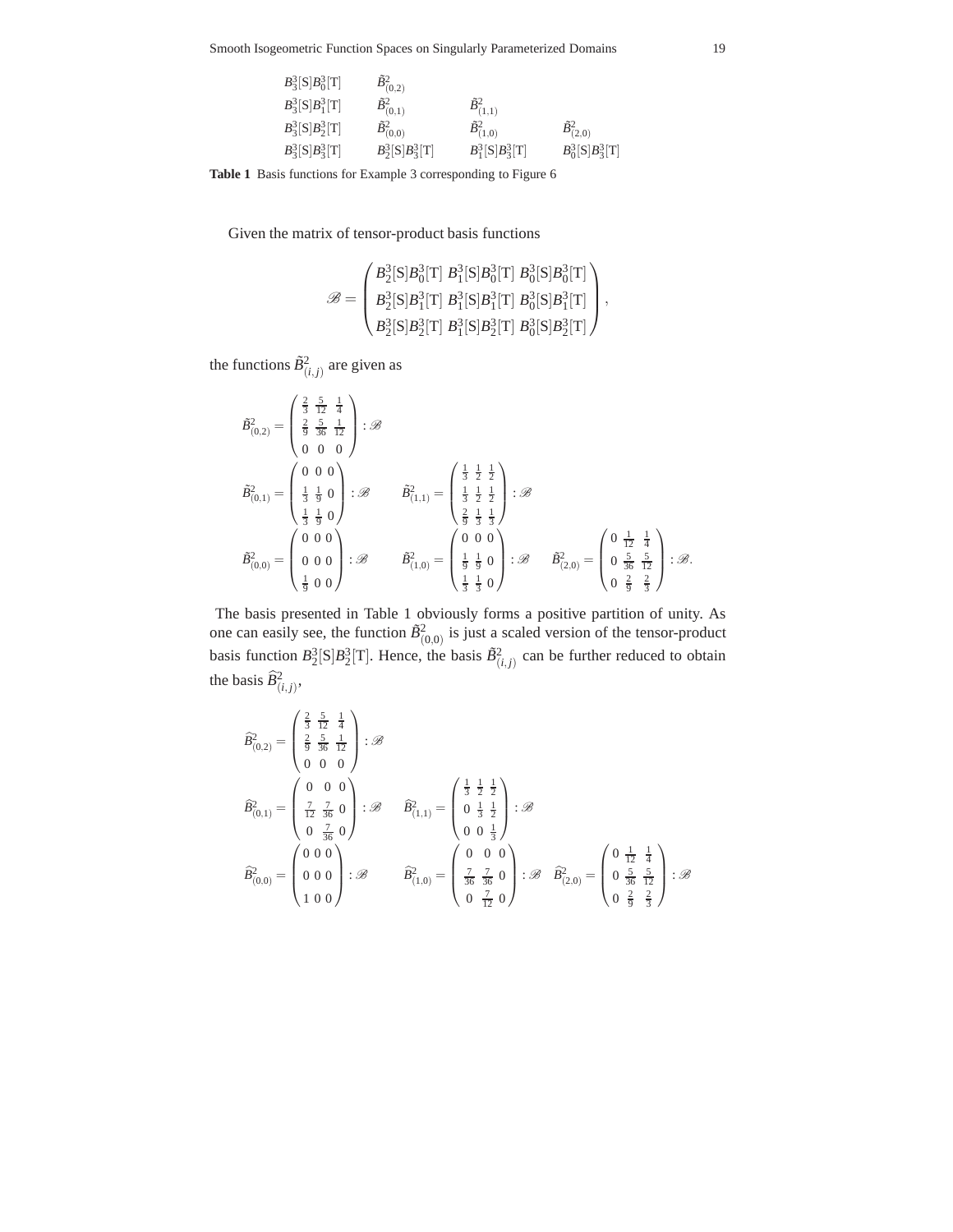as depicted in Figure 7.



**Fig. 7** Isogeometric basis functions  $\widehat{B}^2_{(i,j)} \circ \mathbf{G}^{-1}$  for Example 3

In the following we briefly discuss a way to generalize to higher dimensions.

## **5 Constructions for higher dimension**

The approach presented here can also be generalized to higher dimensions. On the one hand one can generate smooth isogeometric function spaces on surfaces embedded in  $\mathbb{R}^3$  directly by substituting the planar triangular patch with a triangular surface patch. This may be of interest when dealing with partial differential equations on surfaces or for implementations of a boundary element method (e.g. [13]).

The basic idea behind this generalization is to consider  $\mathbf{f} = (g_0, g_1, g_2, g_3, f)^T$ , with  $g_i, f \in \mathcal{S}^k(\mathbf{u}, \mathbf{S})$  for either type A or type B. Then, the isogeometric function

$$
\varphi: \ \Omega \to \mathbb{R}
$$

$$
\mathbf{x} \mapsto \frac{f}{g_0} \circ \left(\frac{g_1}{g_0}, \frac{g_2}{g_0}, \frac{g_3}{g_0}\right)^{-1}(\mathbf{x})
$$

defined on the surface  $\Omega = \mathbf{G}(\mathbf{B}^{\circ}) \subset \mathbb{R}^3$  is smooth of order *k* if the underlying triangular surface patch is regular.

On the other hand, one can define smooth isogeometric spaces on singularly parameterized volumetric domains. Similar to the bivariate case, one can again define an isogeometric function represented via its graph in homogeneous coordinates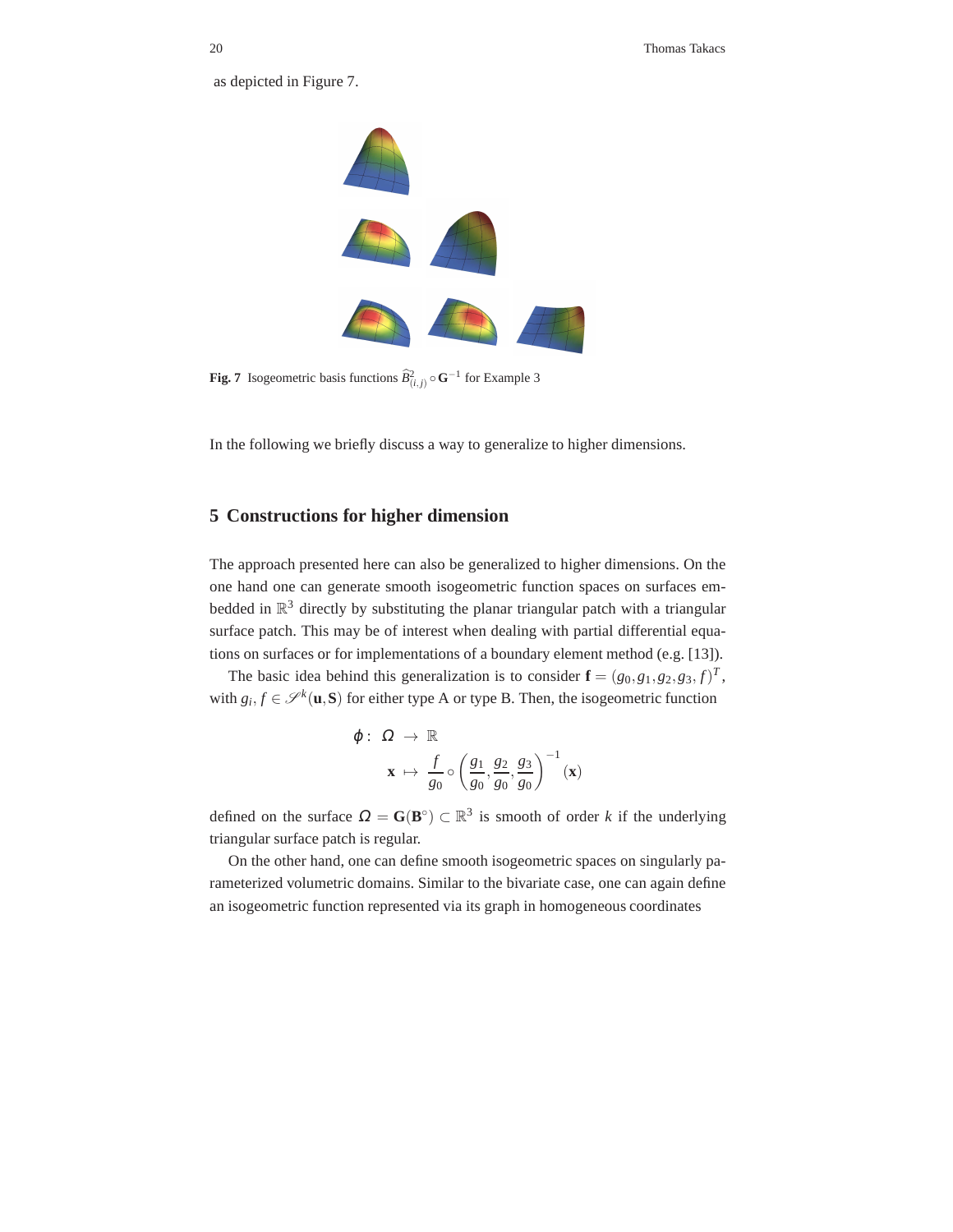$$
\mathbf{f} = (g_0, g_1, g_2, g_3, f)^T : [0, 1]^3 \to \tilde{\Omega} \times \mathbb{R}
$$

with  $\tilde{\Omega}$  being the homogeneous representation of the physical domain  $\Omega$ . On a tetrahedral domain, given by the tri-linear singular mapping  $\mathbf{u}(r,s,t) = (r,rs,rst)$ , we can define a basis according to

$$
\frac{\partial^{|\alpha|}\tilde{\mathcal{B}}_i^k}{\partial r^{\alpha_1}\partial s^{\alpha_2}\partial t^{\alpha_3}}(\mathbf{s}) = \frac{\partial^{|\alpha|}(\beta_i^k \circ \mathbf{u})}{\partial r^{\alpha_1}\partial s^{\alpha_2}\partial t^{\alpha_3}}(\mathbf{s}) \text{ for all } \mathbf{s} = (r, s, t) \in \mathbf{S},
$$

for  $S = \{0\} \times [0,1] \times [0,1], 0 \leq \alpha_1, \alpha_2, \alpha_3 \leq k, |\alpha| = \alpha_1 + \alpha_2 + \alpha_3$ , and tri-variate tetrahedral Bernstein polynomials  $\beta_i^k$  for  $\mathbf{i} = (i_1, i_2, i_3)$  with  $0 \le i_1 + i_2 + i_3 \le k$ . Moreover, one needs to enforce smoothness along the face  $s = 0$  of the unit box, which collapses to a line in physical space. Such a construction corresponds to the findings in [16] about the smoothness conditions of isogeometric functions on volumetric patches.

## **6 Conclusion**

In this paper we presented a local mapping technique to construct isogeometric functions of arbitrary smoothness over singularly parameterized domains. The construction works for domains of arbitrary dimension. We focused on two dimensional patches containing exactly one point of singularity in physical space. However, the concept can be generalized to embedded surfaces and volumes as well as to structurally more complex domains.

One direction of future research is the study and development of a refinement scheme maintaining the smoothness without enforcing additional smoothness conditions after each refinement step. Another area of interest, which arises for the presented isogeometric function spaces, is the question of approximation properties and convergence behavior. It is not clear, following the presented construction, whether or not the approximation properties of the function space are optimal.

## **7 Acknowledgments**

The work presented here is partially supported by the Italian MIUR through the FIRB "Futuro in Ricerca" Grant RBFR08CZ0S and by the European Research Council through the FP7 Ideas Consolidator Grant *HIgeoM*. This support is gratefully acknowledged.